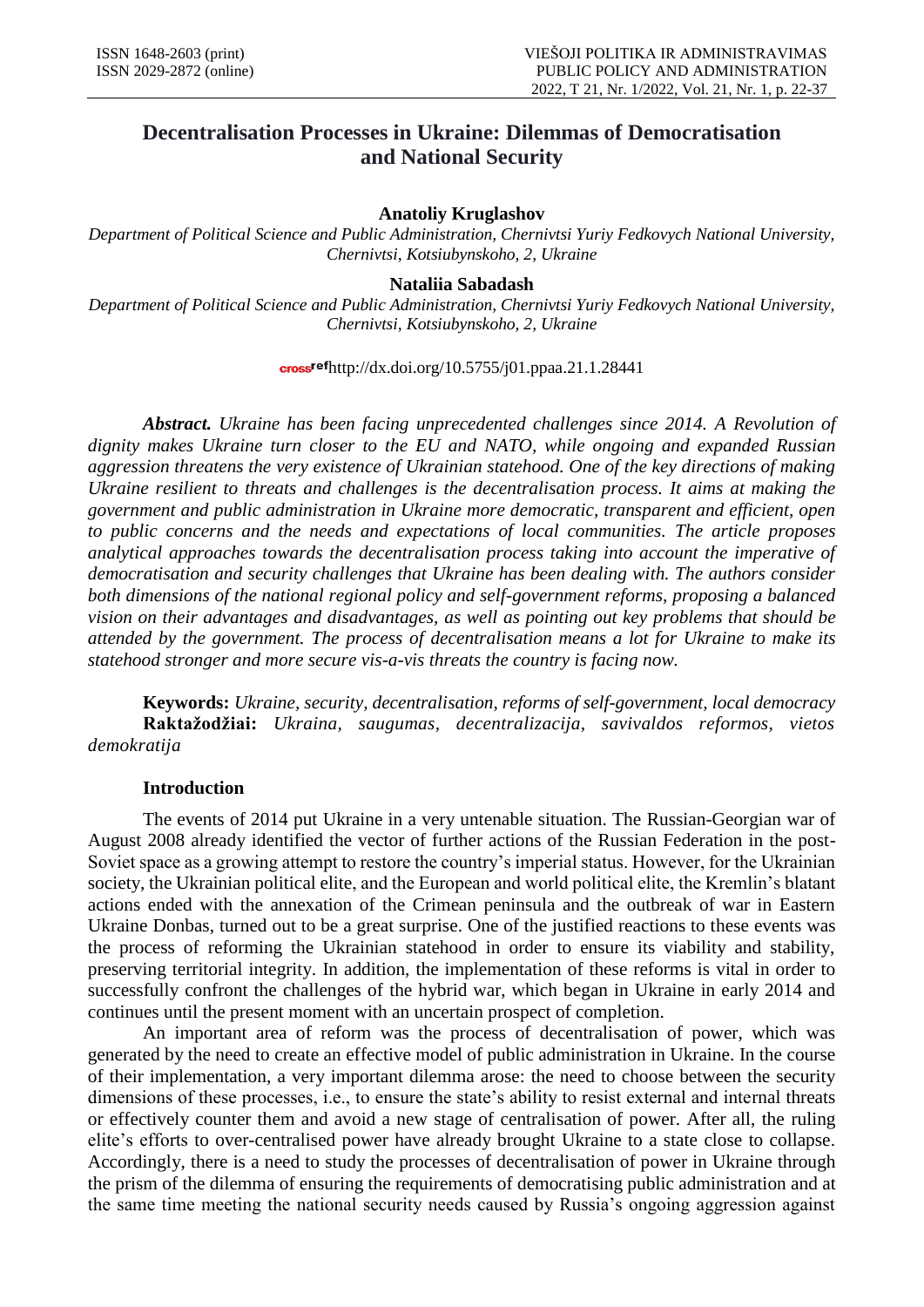Ukraine. The aim of this article is to clarify the relationship between these important components of the decentralisation process and the prospects for their further development. The objectives of the article are to consider the preconditions and origins of the decentralisation processes in Ukraine, identify the challenges of various possible alternative scenarios, and clarify the main stages and content of the results of decentralisation processes through the prism of democratisation and national security.

These problems are widely considered in both Ukrainian and foreign scientific literature. The most detailed changes taking place in the administrative structure of Ukraine are presented in a number of collections of documents. Among them, the documents for the Ukrainian Forum of the Royal Institute of International Affairs (London) (Umland & Romanova, 2019), the Kennan Institute of the Woodrow Wilson Center (Washington, DC) (Ведернікова, 2019) and the internal journal of Chatham House (International Institute for Strategic Studies, London) were the most important for our study (Romanova & Umland, 2019). In order to work on these documents, Andreas Umland participated in the research project "Accommodation of Regional Diversity in Ukraine" (ARDU), funded by the Research Council of Norway (Ведернікова, 2019). Thus, the study conducted by the authors is based on a number of documentary sources, primarily regulations of the Ukrainian state, the documents that reflect some of its international obligations, in particular, those arising from the Association Agreement between Ukraine and the European Union, as well as current documents of central and local bodies of state and public authority in Ukraine.

In terms of scientific publications, special attention should be paid to the main achievements and the most important challenges and urgent tasks of decentralisation in Ukraine, which were made in the articles of Andreas Umland, Chief Research Worker of the Institute of Euro-Atlantic Cooperation in Kyiv, and Valentyna Romanova, an expert of the National Institute for Strategic Studies (Романова & Умланд, 2019). Many Ukrainian experts have studied the issues of decentralisation, including Shevchenko, Romanova, Zhalilo (2019) and others, who, based on the results of their research, prepared and published a scientific report on decentralisation in Ukraine in general and in some regions in particular in 2020 (Шевченко та ін., 2020). Researchers Sinaiko, Tyshchenko, KaplanMykhailova, Valevskyi (2020) prepared an analytical report in the "White Book" format, which contains an overview of the main topical issues in the humanitarian sphere of Ukraine: cultural, educational, scientific, linguistic, as well as in the field of religious-church relations, the rights of national minorities and indigenous peoples, the development of creative industries (Сінайко та інші, 2020). Studies of various aspects of decentralisation processes are covered in the articles of Kruglashov (Круглашов, 2018), Rotar (Ротар, 2019) and Shvydiuk (Швидюк, 2017). Considerable valuable analytical material can be found in the publications of Vedernikova (Ведернікова, 2019) and Tkachuk (Ткачук, 1997), leading Ukrainian experts and initiators of decentralisation reform.

Regarding the research methodology, this article is primarily based on scientific approaches to neo-institutionalism as they allow to fully cover both formal and informal aspects of decentralisation processes, to identify the interests of key factors, actors and agents involved in implementation of decentralisation processes, consider the actions of key stakeholders, which accordingly determine its course, content and results. The authors also used other scientific approaches and methods, such as the method of discourse analysis, content analysis and the case study method. The latter helped us to study particular dimensions of decentralisation processes not only in the case of the whole of Ukraine but also one of its smallest regions, i.e., Chernivtsi oblast, in a more detailed way. The region is very important for understanding the problems and dimensions of decentralisation processes both in the spheres of democratisation and in terms of security. In order to discover their correlation and interdependency, we involved other quantitative and qualitative research methods. One of the most critical aspects of the study of decentralisation processes is theories of representation, which explain how political institutions reflect the multiplicity of interests of citizens in political decisions. Securitisation and actorness have also been taken into account.

The article consistently considers such problems as the preconditions and origins of choosing the Ukrainian version of decentralisation, i.e., between hypercentralization, on the one hand, which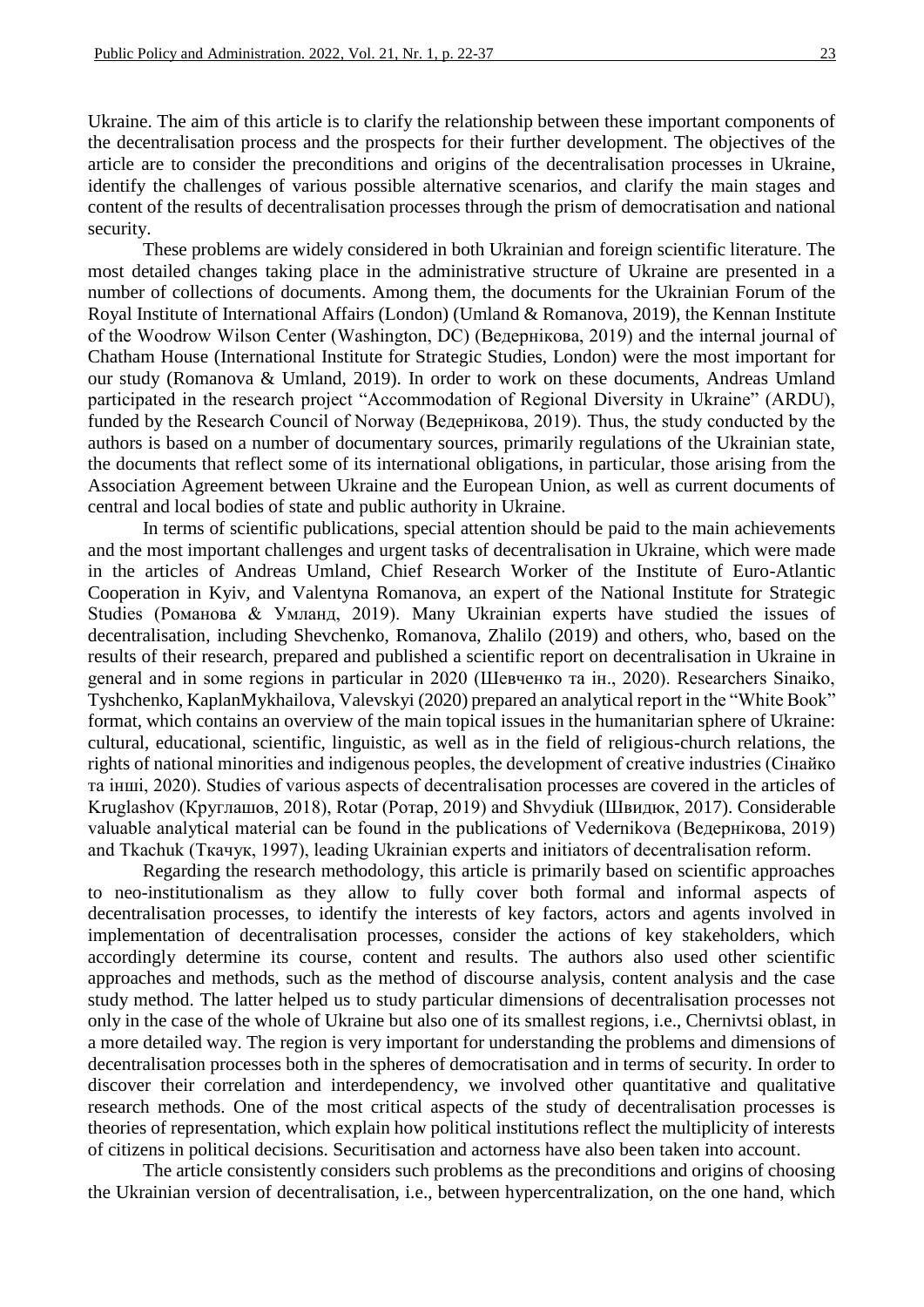prevailed from the presidency of Kuchma to Yanukovych, and the threat of disintegration of the Kremlin federalisation scenario on the other hand. We will further consider the main stages and preliminary results of decentralisation in Ukraine at the end of 2020. The text is concluded with the analysis of the humanitarian components of decentralisation processes in Ukraine and the final conclusions.

# *The choice between hypercentralization and disintegration of Ukraine according to the Kremlin scenario*

First of all, it should be noted that after Ukraine became an independent state in 1991, in the choice of a key model of regional policy and the direction of building a system of state power, there were fluctuations between the two vectors of development. An authoritarian vector that was accompanied by processes of centralisation and a democratic vector that prompted attempts, unfortunately not always successful, at decentralisation processes. President Leonid Kuchma, especially when he finished his first term in 1999 and moved on to his second term, was inclined to centralisation. His crucial intention was to concentrate as much power as possible in the hands of the president and the structures under his control in order to effectively control financial flows, political decision-making and the behaviour of key players in the Ukrainian political arena. This process has stopped during Yushchenko's presidency and later was renewed (Перегуда, 2015). He tried to carry out administrative-territorial reform and start the process of decentralisation, but the so-called second stage of political reform in Ukraine failed completely (Udovychenko, Melnychuk, Gnatiuk & Ostapenko, 2017). That is why Yushchenko's efforts did not lead to any significant results. Finally, when President Viktor Yanukovych replaced Viktor Yushchenko in the presidential office, he made no secret of his desire to return to the rails of hypercentralization under the Russian and Belarusian scenarios. This was confirmed both by his statements and by the political agreement of the "Party of Regions" headed by him with the party "United Russia" in the Russian Federation and in general by his pro-Russian policy, especially in the internal policy of Ukraine (Гай-Нижник, 2018). Therefore, a brief retrospective analysis of Ukraine's regional policy shows that its main vector, the dominant direction was the centralisation of public administration. During the second presidency of Leonid Kuchma and the partial term of Viktor Yanukovych, these were undisguised efforts to build a hypercentralized model of power, which led to many negative consequences.

Firstly, no fundamental decision was made in the regions and they were effectively deprived of their administrative autonomy, not to mention political subjectivity. Secondly, it led to the intense competition of regional elites and the formation of regional political clans, two of which were the most influential. These are the Dnipropetrovsk clan, represented, for example, by Pavlo Lazarenko, then by Yuliia Tymoshenko, and the Donetsk clan, whose leading representative in the Ukrainian public policy was Viktor Yanukovych, first as the prime minister and then president of Ukraine (Прокоп & П'єхов'як-Лампарська, 2013). Thirdly, a very important consequence of such political aspirations has been an inefficient model of public administration. If only because the decisions made at the center regarding the regions did not largely take into account their needs and interests, they were less focused on the requests of local communities and often ignored them. Fourthly, this led to the growth of corruption, because any decision at the local level, which had to be made at the top, required an increasing corruption component for its positive solution ( $\Pi$ 'ясецька-Устич, 2016). It is clear that all these consequences were an extremely heavy burden for the system of public power in Ukraine, limiting the effectiveness of the Ukrainian regional policy. They have greatly undermined confidence in the authorities in Ukraine, primarily central, but also local ones (Рябцев, 2014) as the local executive power was mostly a kind of territorial branch of the central government, limited by the mandate of trust issued by the Ukrainian presidents and the Cabinet of Ministers of Ukraine controlled by them.

Only the events of the Revolution of Dignity in 2014 determined the need and possibilities to abandon this model of regional governance. They significantly influenced the development of public administration processes in Ukraine. A number of factors worked here, thanks to which it became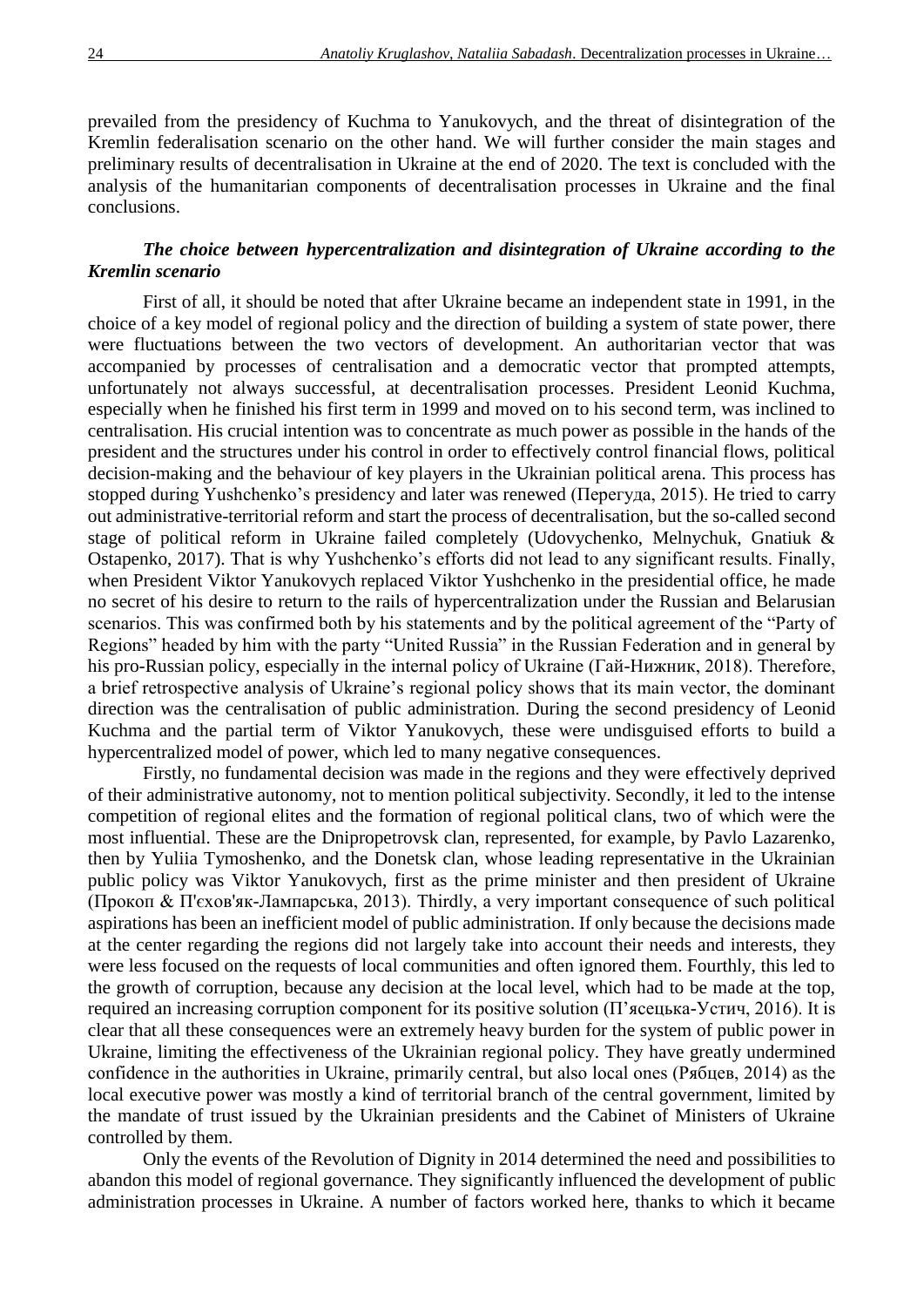clear to the political elite and society as a whole that maintaining the previous hypercentralized model of power is impossible and dangerous at the same time. Public demands and requirements for a new, more democratic and open system of public administration, the security situation in the country after the beginning of the Russian aggression in 2014 required radical changes in the system of public administration. Accordingly, the choice in favour of decentralisation from possible scenarios was the most appropriate to the demands of society, regional and, to some extent, central elites. On the one hand, the central government in the state was so weak and even helpless in late February – early April 2014, that it could not, even if it wanted, to continue to manage the old means and mechanisms of public administration (Гринкевич, 2014).

At the same time, on the other hand, the idea and scenario of federalisation of Ukraine, which was presented as the best means of overcoming this so-called "Ukrainian crisis", has been persistently promoted by Vladimir Putin, President of the Russian Federation, and his Minister of Foreign Affairs, Sergey Lavrov (Богінська, 2015) in Ukraine since the spring of 2014. Since then, Russia has tried to present it to its citizens and the world community as Ukraine's internal affair and its events as a civil war. Therefore, they say, in order to reach an agreement with the rebel regions, namely, with the part of the Luhansk and Donetsk regions, so-called puppet DPR and LPR created by Russia, Kyiv had to go for federalisation from the Kremlin's point of view. This offer of Russia is obviously aimed at the realisation of the dissolution of the Ukrainian statehood scenario. It means that 3% of Ukraine's territory had to receive the rights of the federation's members. The Kremlin's federalisation scenario was not even a sincere federalisation, it was a quasi-federalisation, but in fact, it was about creating a confederate system of Ukraine, which would lead to legalisation and legitimisation of the Ukrainian statehood disintegration (Кузьо, 2018). Therefore, it was impossible for the Ukrainian society or the authorities to accept this imposed scenario of so-called federalisation. Even more than that, it was suicidal. Therefore, accordingly, this "Trojan" scenario was rejected by both the society and the elite, threatening the security and the very prospect of Ukraine's existence.

Thus, the process of decentralisation of power is chosen as an intermediate path between the federalisation imposed by Russia and the internal and external reasons that gave rise to the need to abandon the overly centralised system of public administration in Ukraine. The acting President of Ukraine Oleksandr Turchynov, and Prime Minister Arseniy Yatsenyuk were the first to begin its implementation. This process initiates the adoption of the "Concept of reforming local selfgovernment and territorial organisation of power" by the Cabinet of Ministers of Ukraine (Концепція № 333-р. «Про реформування місцевого самоврядування та територіальної організації влади в Україні», 2014). It was approved in April 2014 with a corresponding action plan for its implementation. The legislative changes to the Budget (Закон України № 79-VІІІ «Про внесення змін до Бюджетного кодексу України щодо реформи міжбюджетних відносин», 2017) and the Tax (Закон України № 71-VІІІ «Про внесення змін до Податкового кодексу України та деяких законодавчих актів України щодо податкової реформи», 2014) as well as the Codes of Ukraine, which took place soon and played a positive role, were also of great importance. As a result, financial decentralisation started in Ukraine, which allowed significant changes in the ratio of financial flows in favour of regions and local communities (Rabinovych, Levitas & Umland, 2018). These changes to the Budget and Tax Codes of Ukraine have played a very positive stimulating role in the deployment of fundamental decentralisation processes. They have created interest on the ground in their successful deployment. Territorial communities have been given significant powers to collect taxes and have benefited from recent direct transfers from the central state budget. Following the example of the Baltic States and Scandinavia, local communities receive 60 % of the personal income tax collected. This gave rise to a new social contract between local companies, citizens and selfgovernment bodies and stimulated the latter to maintain and expand their tax bases, support and actively involve business in solving urgent problems of local communities (Bernard, 2015). The Law of Ukraine "On Voluntary Association of Territorial Communities" (Закон України № 925-VIII «Про добровільне об'єднання територіальних громад», 2015), which regulated the process of creating new local territorial communities, i.e., village, town and city councils, played an important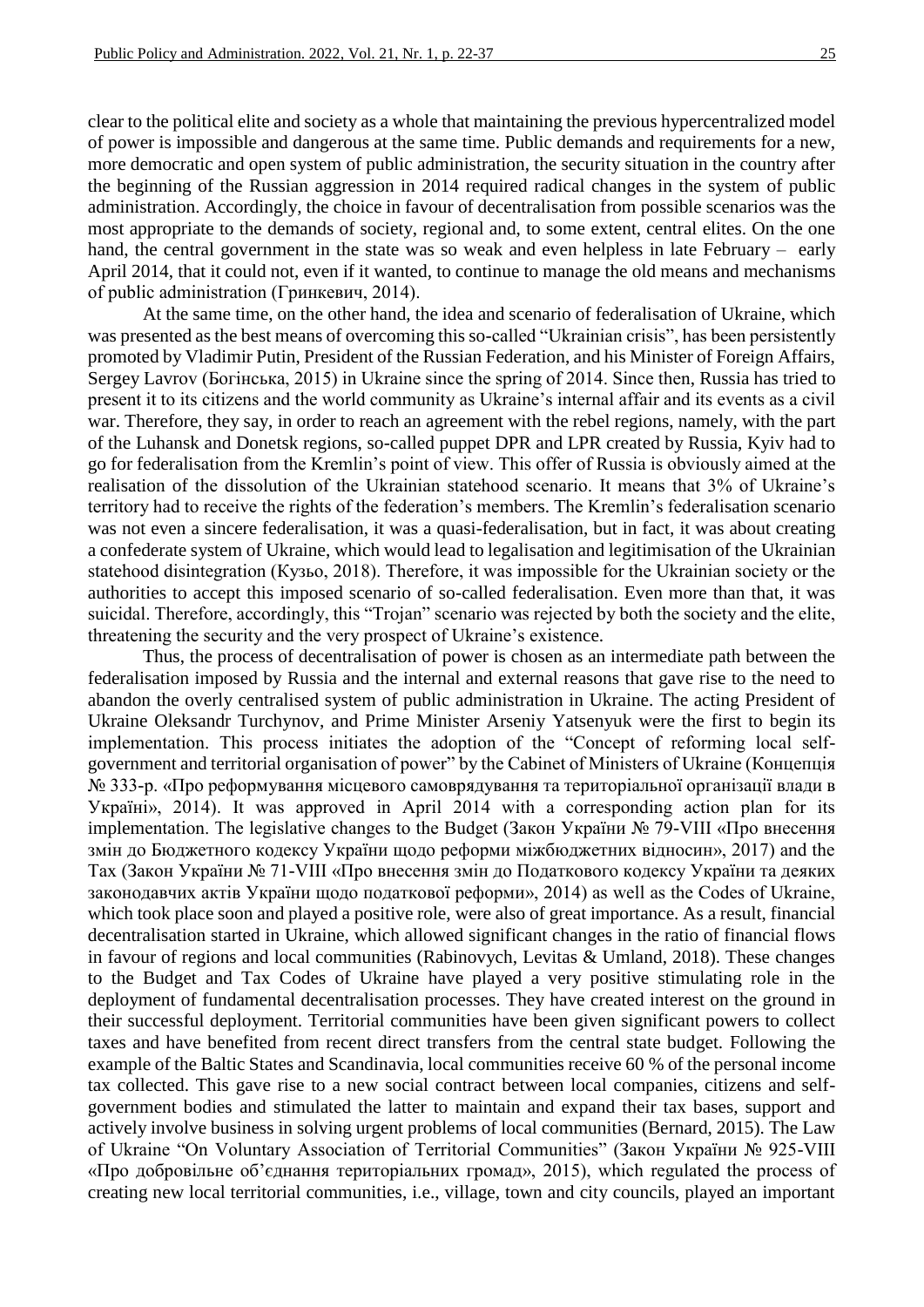role in forming the legal basis for decentralisation. As a result, their amalgamation was aimed at creating new self-sufficient territorial communities. Subsequently, the Law of Ukraine "On Cooperation of Territorial Communities" (Закон України №156-VII «Про засади державної регіональної політики», 2015) was adopted and opened opportunities for various forms of interaction between the newly formed territorial communities, although in practice their role remains quite limited. Finally, the Law of Ukraine "On the Principles of State Regional Policy" (Закон України №156-VII «Про засади державної регіональної політики», 2015) is noteworthy, as it significantly changed the state's approaches to its formation and implementation: from mostly manual management of regions, authoritarian in nature, to project management, which was a step forward for Ukraine.

At the same time, the legal basis of regional policy still has significant gaps. There were two attempts to consolidate these conceptual legislative changes in the legal field of Ukraine by adopting appropriate amendments to the Constitution of Ukraine, which would create an appropriate legal framework for decentralisation processes and their maximum protection from political influences. First, Petro Poroshenko, the President of Ukraine, tried to do this (Проєкт Закону України № 2217а «Про внесення змін до Конституції України щодо децентралізації влади», 2015) and the current President Volodymyr Zelensky aimed at it for the second time (Проєкт Закону України № 2598 «Про внесення змін до Конституції України (щодо децентралізації влади)», 2019). However, their legislative initiatives did not succeed. This creates certain legal conflicts between the laws of Ukraine, normative legal and administrative acts of the Cabinet of Ministers of Ukraine, other central authorities, decentralisation processes in general and the Constitution of Ukraine. This contradiction in Ukraine remains unresolved to this day and poses a very serious and, above all, legal challenge to decentralisation processes for two reasons. Firstly, the decentralisation processes have thus not been constitutionally confirmed and completed. Secondly, from the point of view of their constitutionality, some legally grounded doubts can always be expressed. The latter is all the more important because it is necessary to take into account the sad episodes in the history of the Constitutional Court in Ukraine, when it repeatedly made extremely dubious decisions in favour of one or another political situation, or other even more sad reasons (in particular, the repeal of amendments to the Constitution of December 4, 2004) (Любченко, 2011). Thus, this danger remains relevant and therefore it is necessary for Ukraine to overcome it.

Thus, in early 2014, Ukraine made a choice, abandoning the Kremlin-imposed federalisation (quasi-federalisation) in favour of the deployment of the real processes of decentralisation and therefore abandoning the previous centralising policy, which was persistently pursued by Presidents Kuchma and Yanukovych.

### *Decentralisation in action. The results of the unfinished process*

First of all, the most successful, large-scale and effective decentralisation processes take place at the level of local territorial communities. Here, in the process of their amalgamation, Ukraine crossed the "equator" of the decentralisation process because much more than 50 percent of the local territorial communities have already been formed. On June 12, 2020, the Cabinet of Ministers of Ukraine adopted 24 orders on the designation of administrative centers and approval of the territories of communities in the regions. In total, as of last year, 1469 territorial communities were created in the country (Децентралізація, 2021). They operate in the conditions of united territorial communities (UTC). These processes covered the whole of Ukraine, although with varying intensity and success, often exposing themselves to a misunderstanding of their significance and even considerable resistance. The second of the smallest regions of Ukraine, Zakarpattia (Transcarpathia), resisted the formation of UTC for the longest time, but finally, after the change of the local head of the regional state administration, this process started there as well (Кор, 2019).

Although international technical and financial assistance is important for influencing policy outcomes in Ukraine (Leitch, 2016) the success or failure of reforms such as decentralisation is largely determined by internal factors. This means that since the Revolution of Dignity (Euromaidan)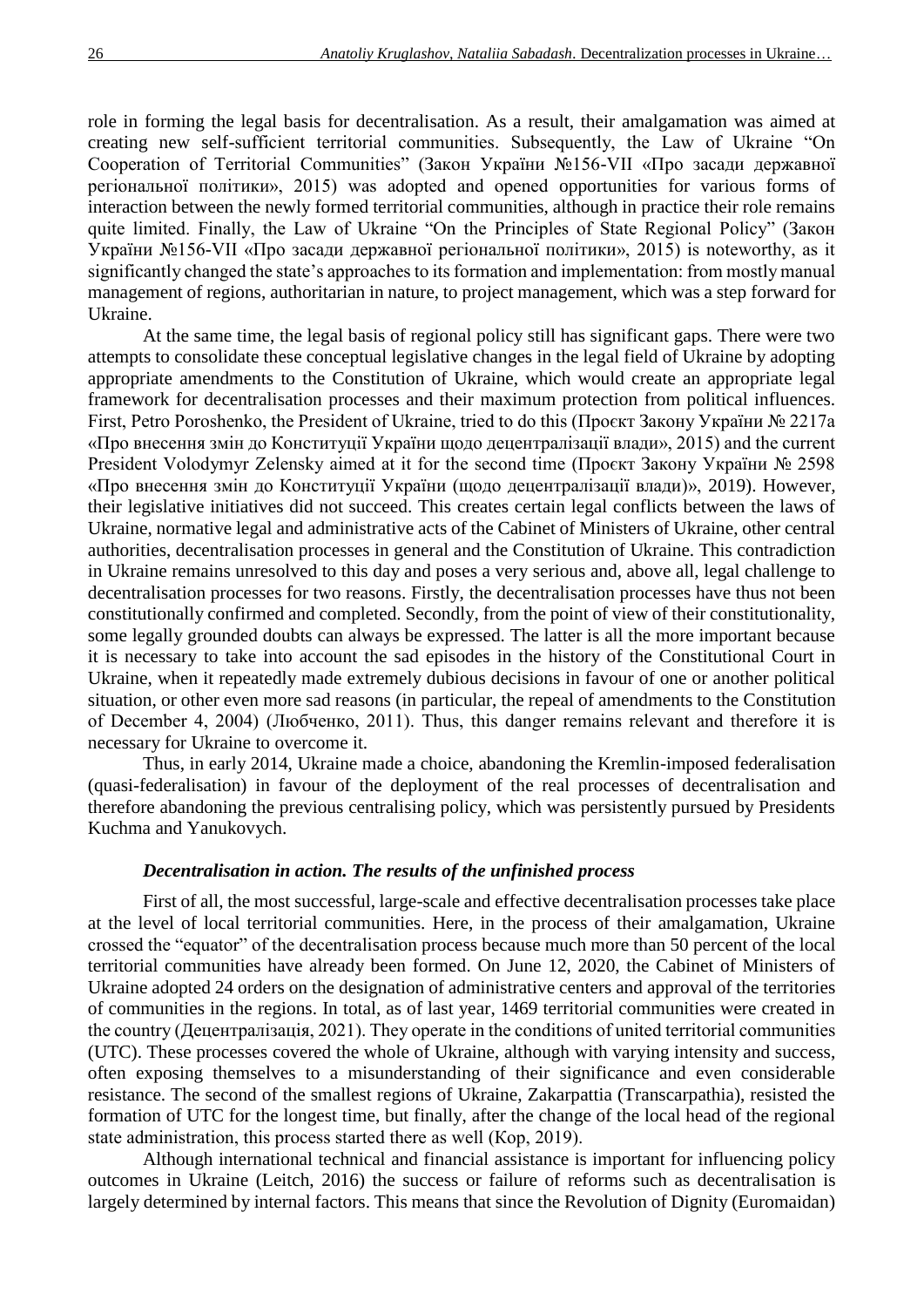2013-2014, various national and multinational foreign donors, including the EU and the US, have consolidated their actions in Ukraine through programs such as ULEAD, PULSE and DOBRE, which have increased the effectiveness of their influence on decentralisation processes. Among other international organisations is the Council of Europe, which shares expert legal knowledge in the framework of the project "Decentralisation and Local Government Reform in Ukraine" and has a significant influence. Well-coordinated advisory support, technical and financial assistance from abroad contributed to the fact that the government and parliament of Ukraine did not neglect the issue of decentralisation and its importance (Leitch, 2016).

In his recent interview, Georg Milbradt, Special Envoy of the Government of Germany for the Decentralization Reform in Ukraine, noted that "Ukraine has reached an important stage, but not yet the ultimate goal of creating effective local government focused on the needs of citizens" (Професор Ґеорґ Мільбрадт, 2020). He also noted: "The next step is to define, guarantee, strengthen and protect local self-government: provide a legal framework, starting with amendments to the Constitution, revision of laws on local self-government, local state administrations, civil service and other important legislation to harmonise them with the idea of local democracy" (Професор Ґеорґ Мільбрадт, 2020).

The creation of united territorial communities on the ground was not accompanied by continuous triumphs, because it revealed many negative factors. The most important was the position of the local elite, that is, local mayors, at the levels of village, town and city, deputies of relevant councils and other influential local factors. For a long time, they considered decentralisation processes as a direct threat to their status, their capabilities and the means of controlling local resources that they were accustomed to using alone or as part of group interests. Moreover, despite the fact that in general the level of public support for decentralisation was quite high, in specific territorial communities, their residents did not receive sufficient information about what was happening, why it was happening and what positive results these changes can bring them (Бевз, 2019). Therefore, the process of amalgamation of territorial communities was quite painful. Conflicts often arose between the directives of the central government and the interests of the authorities at the regional level, especially at the oblast and rayon levels. For example, in the latter case, there was often a temptation to form UTC immediately on the scale of existing areas (Бевз, 2019). This actually meant a new version of centralisation, not decentralisation. In addition, the authorities at the oblast level also had their own approaches and interests to one or another model and specific ways of creating united territorial communities. Therefore, there were many chaotic, contradictory and even conflicting moments in the formation of UTC.

However, in general, most of these problems have been more or less successfully overcome during the six years of decentralisation. It is clear that this success is quite different in specific, sometimes territorially close or neighbouring communities because in some cases, where there is an active mayor, a deputy corps, where there are sufficient local resources, this is the basis for a success story (Lankina, Gordon & Slava, 2017). In other cases, where there is no strong leadership, where resources are scarce, in depressed regions and subregions, united territorial communities have in fact, turned out to be a reversal of the structure of previous local councils. There is no noticeable progress in infrastructure, socio-economic or cultural development (Вербовська, 2016). In general, the process of amalgamation of local communities in Ukraine is completed for now.

The second level of decentralisation, which was considered almost final by the architects of the reforms, is the transition to new zoning in Ukraine. It is an essential component of administrative and territorial reform. The problem is that in general, both the zoning system and the regional division of Ukraine mostly date back to the time of Stalin's administrative-territorial reforms, i.e., 1930 – 1940 (Шабельніков, 2009). It is evident that this zoning was based on Moscow's vision of how the system of governing the territory of the Ukrainian Soviet Socialist Republic should function, which is very far from the needs of districts and regions. It is obvious that geographical, economic, social, ethnopolitical and other factors that were the basis of particular zoning in 1930-1940 and the situation in which the administrative-territorial reform is carried out today are entirely different things caused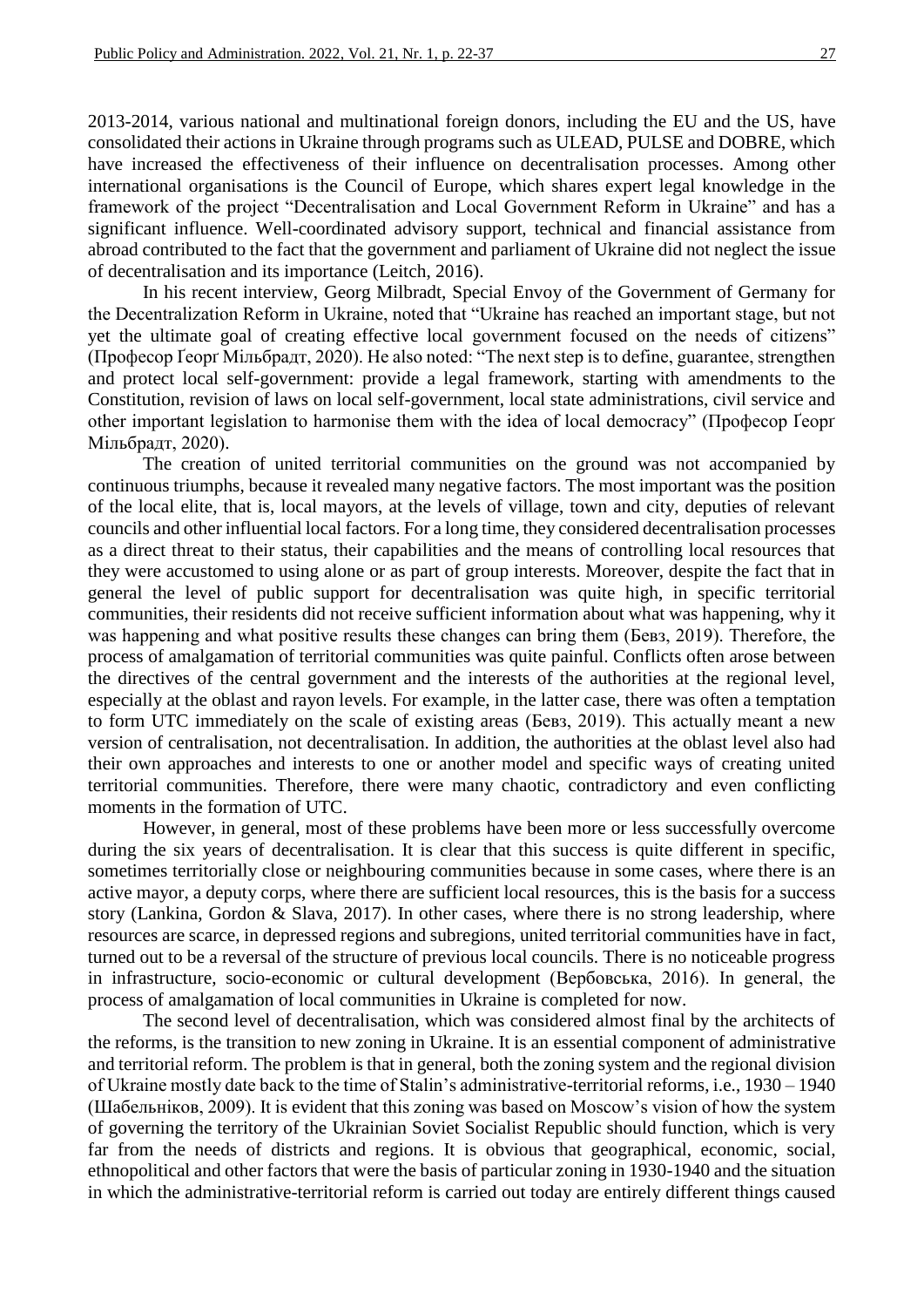by significantly different social-economic, political, ideological conditions and models of territorial management. Therefore, the need for a new introduction of a new zoning system is beyond doubt.

The beginning of this second phase of the reform was complicated by the political calendar of 2019, which consisted of a nationwide vote in the presidential and parliamentary elections, as well as a significant rotation of staff in the legislature, executive and, in part, judiciary powers. For example, the draft Law of Ukraine "On the Principles of Administrative and Territorial Organization of Ukraine", formulated by the Ministry of Regional Development of the day, was not considered by the Ukrainian Parliament before the early parliamentary elections in July 2019. This draft law provides a legal basis for reforming districts applied in the EU. It proposes to transform the existing 490 districts with an average population of about 25,000 inhabitants into about 100 new ones; each of them will have about 150,000 inhabitants, without the need for laborious changes to the Constitution (Романова & Умланд, 2019).

On July 17, 2020, the Parliament of Ukraine adopted Resolution No. 3650 "On the Formation and Liquidation of Districts". According to the document, there are 136 districts in Ukraine now. The previous division into 490 districts was abolished by the parliament (Децентралізація, 2021).

This question raises some doubts as to whether the new zoning in the country is reasonable and optimal. In particular, we will present the case of Chernivtsi region, where instead of the previous 12 districts, we have had three new amalgamated districts since 2020. One of them is a kind of megadistrict, i.e., Chernivtsi, which covers most of its territory and is more significant than the other two districts: it covers more than half of the population and concentrates the lion's share of all financial and economic resources of the region (Кабінет Міністрів України…, 2020). The question arises as to how rational such zoning is, how proportionate and balanced it is, and what consequences it will lead to in territorial governance and regional development. In addition, during its implementation in 2019-2020, another obvious problem was revealed, i.e., the closure is shadowing the management decision-making process regarding the new zoning of Ukraine. That is, in many cases it happened with minimal consultation with the public and experts and was taken mainly in closed offices, authoritarian management decisions and based on the predominance of narrow-group approaches (Хорват, 2020). It does not allow to state that adequate political and administrative decisions have been successfully made at this level, i.e., the new district division of Ukraine.

After the next local elections in the fall of 2020 on the new administrative-territorial basis of the formed districts and communities, the powers between the levels of government should be differentiated in accordance with the principle of subsidiarity. The community residents should be provided with mechanisms and tools to influence local government and participate in decisionmaking. The process of transferring property from the district level to the communal property of territorial communities has begun. In total, the communities are ready to take over 79% of facilities in the country (they have made the appropriate decisions). These are 20,352 objects out of 25,274 that need to be transferred to the ownership of territorial communities. These are educational, culture, health care and other institutions. By taking over these facilities, local communities are able to manage and maintain them from their own budgets. The leader in property transfer is Zhytomyr region, where 100% of objects are transferred. Ivano-Frankivsk (99%), Sumy (98%), Volyn, Dnipropetrovsk and Chernivtsi oblasts (97% each) have the highest rates of facility transfer (Децентралізація, 2021).

Finally, the third and highest level of decentralisation concerns not only the introduction of a new regional policy, but also the creation of a new system of governance at the level of oblasts, i.e., the regions of Ukraine. After all, if the creation of territorial communities turned out to be the main direction of change at the local level, and the creation of new, amalgamated districts at the subregional level, then there are a number of unresolved issues with decentralisation processes at the regional level (Pronko, Kolesnik, & Samborska, 2018). The most important thing here is the delay in adopting one or another constitutional model, which leaves the whole process open for discussion. The last two presidents proposed the creation of the institution of a prefect as one that should ensure the control of the central government over the regions, especially in terms of compliance with the rule of law,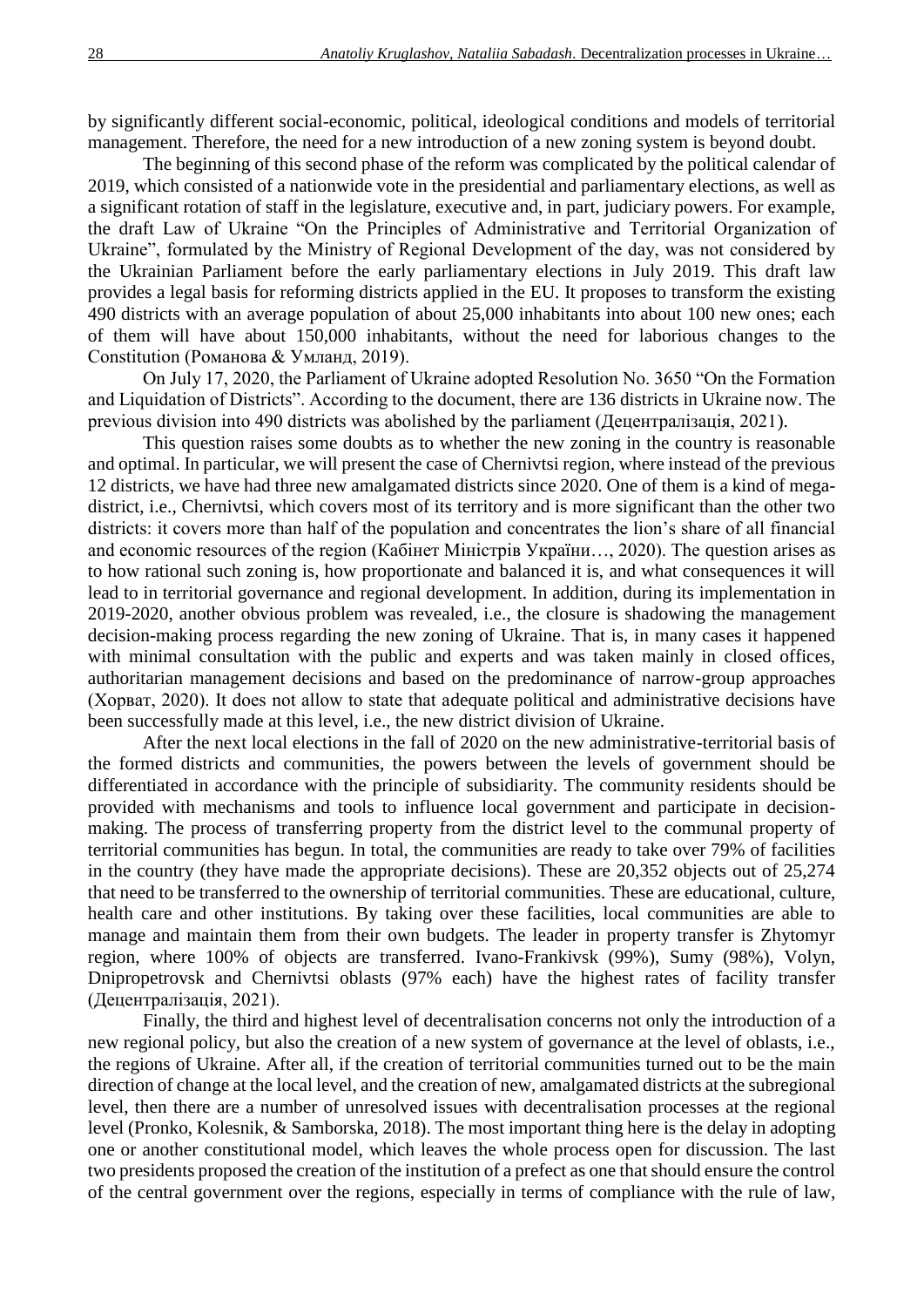overcoming security challenges and, above all, threats to Ukraine's territorial integrity. However, the expert reading and public perception of these positions of prefects lead to the fact that their powers, including the right to suspend any decisions of any local government in the regions, show a tendency to re-centralise rather than decentralise Ukraine (Oleinikova, 2020).

On the other hand, there are a number of problems with balancing the new system of government. That is, the distribution of functions and powers between the executive bodies of the central government on the ground, in particular until now, these are the regional state administrations as well as the prefectures and regional councils as representative authorities in the regions. It is assumed that regional councils will become the main players in the administrative and political fields of the regions. To perform this, they will receive a sufficiently powerful executive apparatus and the appropriate powers, competencies and functions. Unfortunately, since 2014 the issue of choosing the optimal model of public administration at the regional level in Ukraine has remained unresolved.

Therefore, summarising the analysis of this range of decentralisation of power, we can recognise that its most successful component in Ukraine was the reformatting of government at the local level, i.e., at the level of village, town, city councils, the formation of more or less affluent territorial communities. Here, the success of decentralisation is quite noticeable, although there are still serious challenges that need to be solved. The previous results of the administrative-territorial reform at the level of newly formed districts look more contradictory. In October-November 2020, the elections were held for the respective newly formed councils as well as for local councils everywhere (Постанова Верховної Ради України № 3809 «Про призначення чергових місцевих виборів на 25 жовтня 2020 року», 2020). Therefore, these new district self-government bodies should start operating. But it is too early to decide what their activity will be how effective and efficient it is. As for the actual regional level of Ukraine, the processes of decentralisation of power have not actually started yet.

To conclude, the decentralisation reforms and their implementation contribute towards enhancing local democracy and good governance in Ukraine, but their impact on overcoming domestic challenges in terms of the country's security and resilience remains rather debatable.

#### *The humanitarian component of the decentralisation processes in Ukraine*

Let us finally touch on a vital component of the decentralisation processes, i.e., their humanitarian dimensions. These are the social and cultural dimensions that reflect the relationship between the challenges of democratisation and security threats best of all. In general, these aspects of domestic policy in Ukraine remain unsuccessful. Their weaknesses were convincingly revealed by the tragic events of 2014, the annexation of Crimea, Russia's incitement to regional separatism, including attempts to implement the "Novorossiya" project (Турченко & Турченко, 2015), the socalled Kharkiv People's Republic (Асланов, 2015; Розпутенко & Москаленко, 2013), the Bessarabian People's Republic (Kotsur, 2019), and the Bukovynian People's Republic (Павлятенко, 2017) etc. They proved that the previous government made gross mistakes and systemic omissions in the field of social and cultural policy of Ukraine: in the formation of the system of civic education and the formation of Ukrainian civil society. Unfortunately, many of these shortcomings remain unresolved in the process of decentralisation; they are manifested on the surface of public processes and public policy.

First of all, the development of local democracy is affected. On the one hand, the decentralisation processes have opened up an extensive range of opportunities for the development of the forms and tools of local democracy. This is a very noticeable renewal of local and regional elites, both political and managerial. This also means the wider involvement of the population of the territorial communities in the newly created districts and existing traditional oblasts in influencing the public decision-making process, either by local self-government bodies or local executive bodies. There have emerged new community statutes (Міністерство регіонального розвитку, будівництва та житлово-комунального господарства України…, 2019) which open up many more opportunities than direct democracy and citizen participation in local governance processes until 2014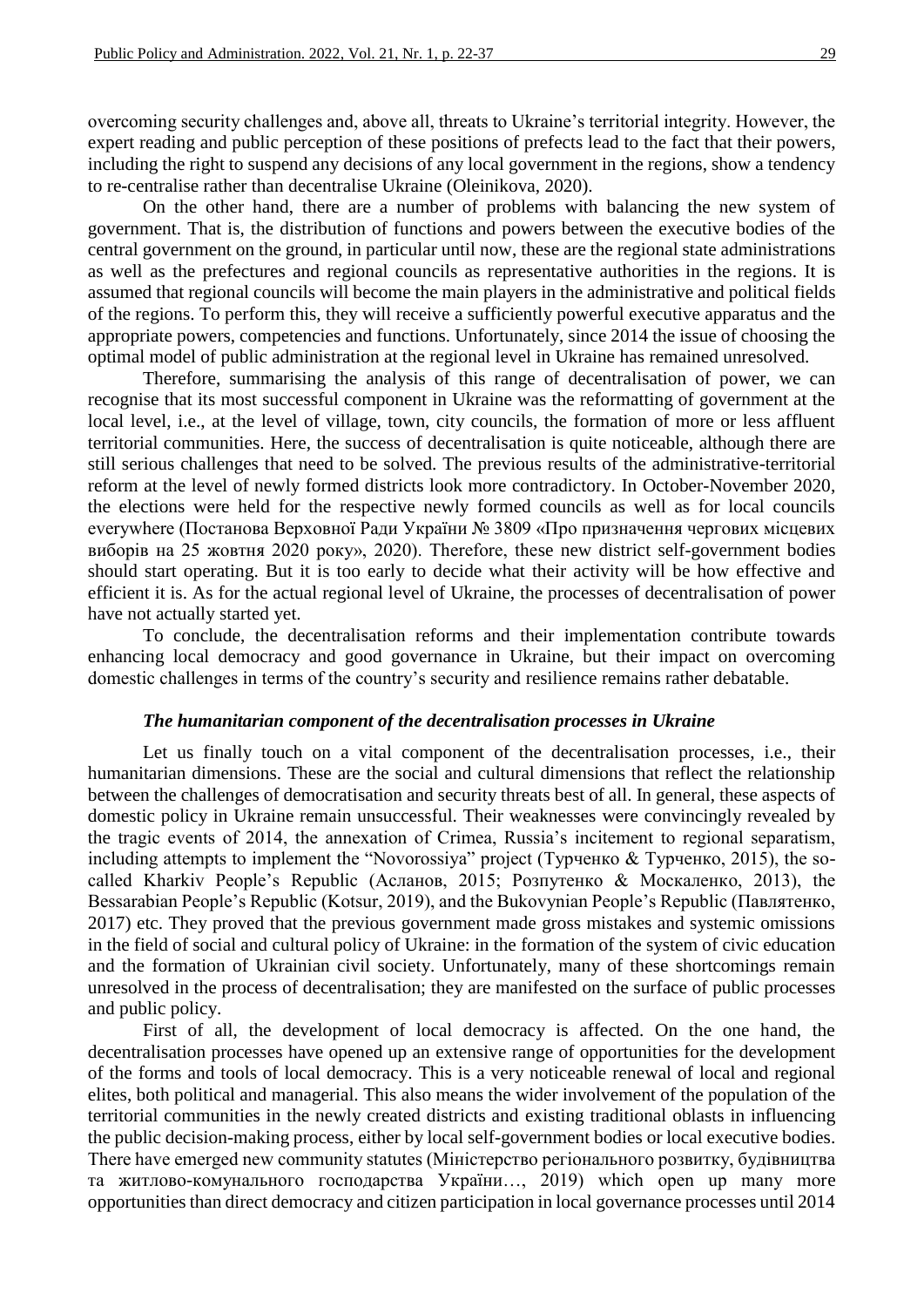(Halhash, Semenenko, Bilous & Burko, 2020). New tools for Ukraine, such as electronic petitions concerning both local governments and central executive bodies, have appeared and are being disseminated. Participation budgets are becoming popular on the ground and are particularly successful in large cities (Pron'Ko & Kolesnik, 2016). Moreover, the larger the city, the more resources it allocates to the participation budget, and as a rule, the more effective this mechanism is. The mechanisms for public consultation and public hearings on the issues important to local communities are less successful. Such mechanisms of civic participation as the activities of various advisory bodies have been working in Ukraine for a long time, and it is getting more and more institutionalised. Of particular interest are public councils at local governments, i.e. village, town, city councils and local executive bodies (Боклаг & Павленко, 2017).

In these processes, a significant, if not the decisive role is played by the human component, especially educational policy, cultural policy, youth policy and sports development etc. (Круглашов & Сабадаш, 2020). At the same time, the national social and cultural policy has a huge consolidation potential, which is extremely important for a country like Ukraine, which is still in a dangerous state. After all, if it succeeds, the formation of a culture of civic participation of patriotic, loyal citizens who are aware of their rights and responsibilities at the same time is the most significant contribution to the formation of a new democratic culture of the Ukrainian society. However, we must state that at all three stages of decentralisation, i.e. local, subregional and regional, social and cultural policy is not a priority after the disasters and upheavals of 2014 and the trials of subsequent years (Мединська, 2019). Thus, the Ukrainian government and, to some extent, the society has not yet drawn the appropriate conclusions about the importance, significance and even priority of this policy. In comparison with the budget policy, the human aspects of the policy remain somewhat underestimated and marginal.

It is worth giving an example of the problems of adopting conceptual documents in the human sphere. Thus, in 2012, the President of Ukraine launched a discussion of the draft Concept of Humanitarian Development of Ukraine until 2020 (hereinafter - the Concept) (Степанко, 2014) and later issued a letter where he addressed the heads of national higher education institutions of the Ministry of Education and Science of Ukraine (then – the Ministry of Education and Science, Youth and Sports of Ukraine) to discuss the Concept (Степанко, 2014). The appearance of these documents was preceded by the preparatory work of specialists of the National Academy of Sciences of Ukraine, which developed a draft Concept in cooperation with members of the Public Humanitarian Council under the President of Ukraine (Меляков, 2013). However, despite the active work of the public, scientists and part of the political elite, the Concept was not brought to the required quality level with its subsequent adoption by the Verkhovna Rada (Меляков, 2013).

The adoption of a single conceptual document of the Concept or Strategy in the human sphere could become an important consolidating factor for Ukrainian society. It should be noted that certain draft conceptual documents have already been developed ("Concept of Development of the Humanitarian Sphere of Ukraine" and the above-mentioned "Concept of Humanitarian Development of Ukraine until 2020", etc.), which, subject to some refinement and updating of some provisions, may be useful to this day (Меляков, 2013).

At the same time, it is worth mentioning that ethno-national dimensions are of great importance within its framework because Ukraine is not a mono-ethnic state but has a multi-ethnic society. For example, most areas, especially border areas, are multicultural. This can be applied to such regions as Odesa, Kherson, Kharkiv regions, Donetsk and Luhansk regions. The same concerns the western regions of Ukraine, in particular the Zakarpattia and Chernivtsi regions. This is where the ethno-national component of a new human policy of the decentralisation processes and security aspects are closely intertwined (Rabinovych & Shelest, 2020).

In critical moments of the weakness of the Ukrainian state, in 2014-2016, strikes, including by Russia and through its agents of influence, overt and covert, through the opposition, through the Russian Orthodox Church were carried out and where and when this security aspect of the human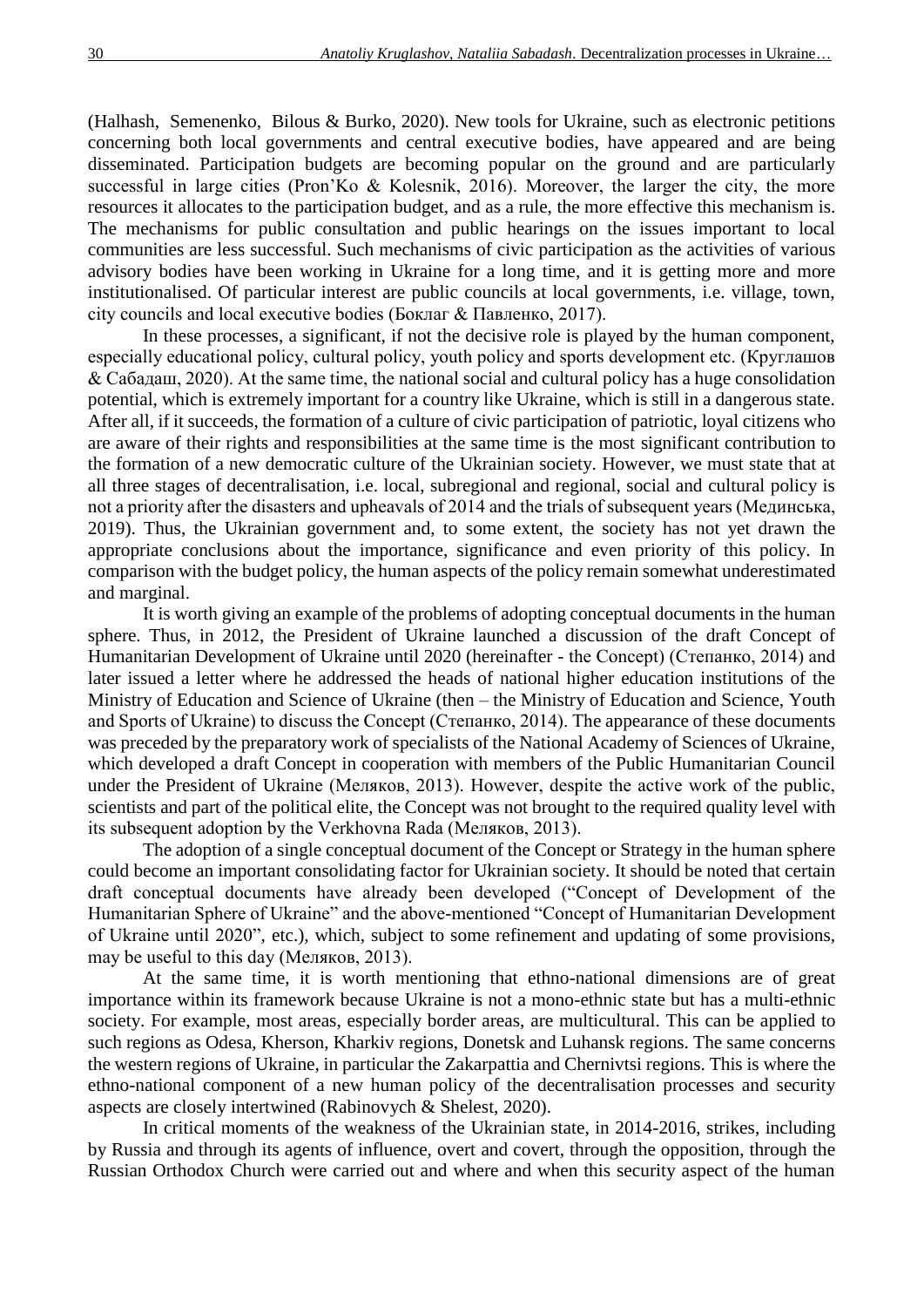policy in general and ethno-national policy in particular in the regions has been neglected or underestimated (Palermo, 2020).

The local population in such areas was the most vulnerable to incitement, propaganda manipulation, the spread of fake news and other subversive influences. In particular, we should remember attempts to proclaim certain secessionist plans, for example, persistent attempts to play the Hungarian card in Zakarpattia (Transcarpathia), the Romanian card in Chernivtsi region, to disrupt anti-government actions in Kharkiv, Donetsk, Luhansk, Kherson, etc. For a long time, the illusion of "indistinguishability" of the Ukrainian and Russian identities through a common centuries-old way of life, ordinary life practices education, health care, career growth and beliefs, etc. was formed here (Сінайко, Тищенко, Каплан, Михайлова & Валевський, 2020).

Thus, in some cases, national minorities have become targets and tools for rocking the situation in Ukraine, the weak link through which the systematic attempts are made to undermine the system of its national security (Rabinovych & Shelest, 2020). Therefore, it is imperative that the new social and cultural policy in Ukraine properly takes into account not only democratic but also security aspects and its ethno-national dimensions in multicultural regions. Chernivtsi, Zakarpattia, Odesa and some other oblasts are good examples of assessing the importance of the latter. As for Chernivtsi region, we have a situation where every fifth inhabitant of the region belongs to minorities, first of all, the Romanian and Moldavian ethnic communities. Precisely because of this, as well as the compact residence of the Romanian and Moldovan populations in the context of Romania's struggle for the assertion of the Romanian identity and vague, inconsistent and contradictory policy of the Republic of Moldova on Moldovan identity, there are severe problems and challenges (Круглашов & Нечаєва-Юрійчук, 2019).

It is true that we can cite a positive experience of decentralisation, taking into account the multi-ethnic composition of the population of communities and their multilingualism as in the case of Chernivtsi region. In particular, on the territory of Mamalyha community of Novoselytsia district there is a point where three borders converge: Ukraine, Romania and Moldova. The total budget of the community is UAH 63 million, of which own revenues are UAH 17 million (Бевз, 2019). Of the 12,000 inhabitants of Mamalyha community, only 2,400 are Ukrainians, and the rest are Romanianspeaking Moldovans. Of the six village councils that are part of it, only one is Ukrainian, all the others are Moldavian, and their people mostly speak Romanian (Бевз, 2019). However, the community sessions are held exclusively in Ukrainian. Moldovans living in the community understand Ukrainian well. In general, the Ukrainian, Romanian and Russian languages intersect in the everyday communication of the locals so often that they themselves do not even notice how they switch from one language to another. Moreover, the deputy head of the community Antonchuk emphasised that "the community was formed not on the basis of ethnicity, but on the basis of economic principles: according to the long-term plan, most of the surrounding settlements were simply united with Mamalyha. And we are focused on the economic development. When certain foreign political forces want to organise provocations in the places of compact residence of the national minorities, they will not care what the administrative-territorial structure of the country is" (Бевз, 2019, 72p). Thus, the ethno-national factor does not prevent unification in the UTC.

One Ukrainian and two Romanian villages were united in Voloka rural UTC of Hlyboka district, Polish and Romanian villages were united in Krasnoilsk UTC (Бевз, 2019). The head of Voloka UTC emphasised that "the main resource of the community is its residents, who take an active part in the development of the community infrastructure, in public life. Even the emigration of one or two families is a great loss for the community, so the community leadership creates all possible conditions for a comfortable life of residents, for the development of local business" (Бевз, 2019). The issues of ethnicity or language are not a source of conflict in these communities. The multi-ethnic nature of communities has helped them to successfully establish cross-border cooperation and effectively implement international projects (Бевз, 2019). However, whether such success stories will benefit other multicultural territorial communities in Ukraine remains questionable. Despite all the problems that might be discovered in this region, one could agree that the pace and fruits of the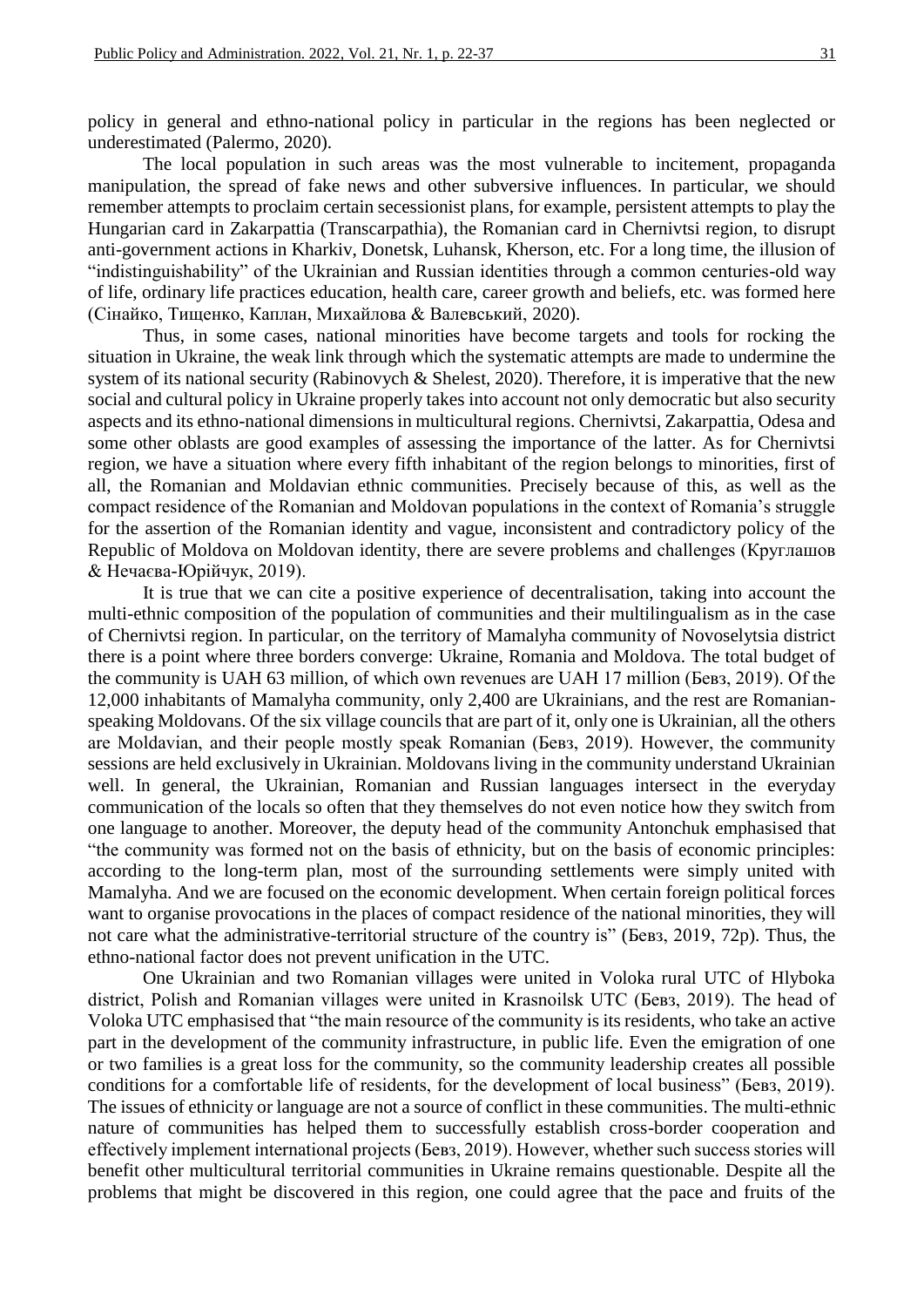decentralisation process over there are more impressive than they are, to compare, in the Transcarpathia region. The ethnic composition as well as the bordering status of the region are very similar to a case of Chernivtsi region over there, but in Transcaprathia, there were a several years delay with the start of decentralisation, which led to the complication of the security situation in the region, exaggerated with still going-on pressure of the region and Ukraine in general from official Budapest. We do not consider decentralisation as a kind of panacea of all the problems Ukraine and its regions face. Still, a positive connotation with a depth and success of the decentralisation and security of the country and their territories seems to be quite provable.

Therefore, here at all three levels of decentralisation processes, three levels of local government, i.e., local, subregional and regional, it is necessary to develop a new proactive policy in the field of education, which should take into account the multicultural nature of the region, especially in the system of civic education. Equally important are these clear emphases in the field of new youth policy, which would provide for the transformation of our youth into an active stakeholder and an influential subject of local, subregional, regional and national policy in general.

As of January 1, 2020, about 10.6 million young people aged 14 to 34 lived in Ukraine (excluding the territories of Crimea and ORDLO temporarily occupied by Russia), which was slightly more than 25% of the Ukrainian society. Despite the huge creative potential possessed by this most active part of the Ukrainian society, the opportunities for its full disclosure in Ukraine remain limited. Among the positive trends in 2019 there should be noted the preservation of high patriotic attitude of young people, as well as a certain increase in youth interest in politics due to the partial renewal of the national political class (Сінайко та інші, 2020).

Inter-church relations require special attention. After all, more than two years ago, Ukraine received recognition for the autocephaly of its local Orthodox Church in Ukraine. On the one hand, this paved the way for the stabilisation of the situation in the Ukrainian Orthodox Church; on the other hand it created an additional line of conflict. Namely, between the hegemonic claims of Moscow and, accordingly, the Russian Orthodox Church, which actually controls the Ukrainian Orthodox Church of the Moscow Patriarchate in Ukraine, and supporters of the autocephaly of the Orthodox Church of Ukraine. Even though not massive, the confrontation between supporters of both churches has taken place in recent years at the local level and affects both the security and democratic dimensions of decentralisation processes quite significantly (Palermo, 2020).

In all these aspects, the important tasks are to identify threats at the regional level, to develop methods to fight them using resources available to local executive bodies and local governments, as part of building a national system of sustainability and security. Unfortunately, there is a negative experience when the outdated problems of certain regions and territories of Ukraine opened up the possibility of subversive influences, which led to the tragic consequences, in particular in the Crimea and Donbass. In this context, it is important to create an appropriate risk map of both national and regional significance and origin, as well as to make recommendations for an adequate response to existing threats in the framework of the national Regional Development Strategy and regional and local development strategies. For example, in Chernivtsi region, it is worth noting the advancing of the Development Strategy of Chernivtsi region for the period up to 2027. One of its strategic goals is "development of human capital as a basis for socio-economic growth", which includes operational goals: "Improving the quality of education and development of science", "Development of health care and social protection" and "Creating favorable conditions for the development of culture, youth policy and sports" (Рішення Чернівецької обласної державної адміністрації № 1-36 «Про Стратегію розвитку Чернівецької області на період до 2027 року», 2020). Also, in order to make these conditions set down, the Strategy provides for the preservation of cultural, historical and spiritual heritage; preservation and popularisation of regional folk traditions, customs, folklore; development of the Ukrainian culture (including the culture of ethnographic regions of the region: Bukovyna, Bessarabia, Hutsul region) and the culture of national minorities, etc. (Рішення Чернівецької обласної державної адміністрації № 1-36 «Про Стратегію розвитку…, 2020).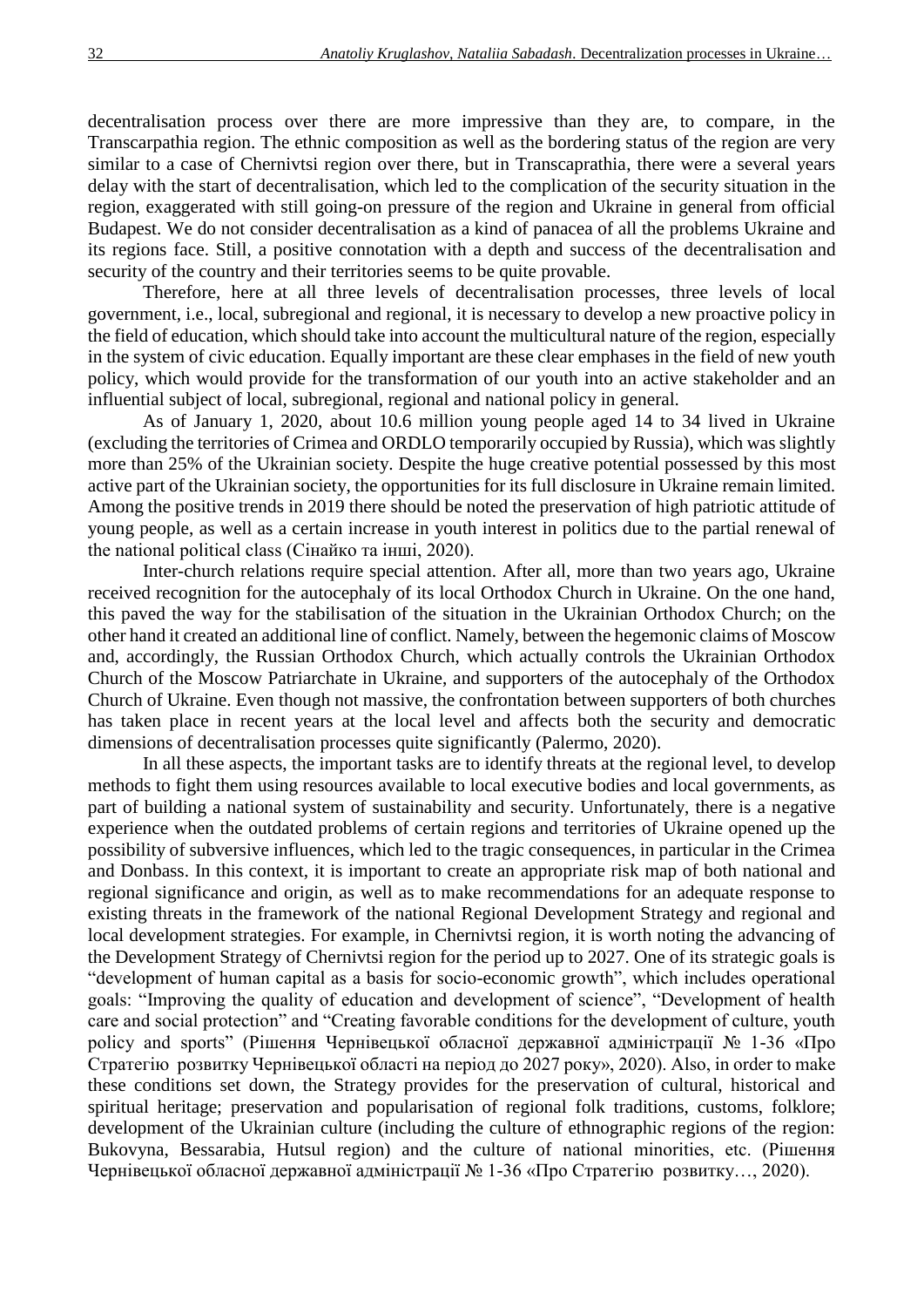On September 14, 2020, a new version of the National Security Strategy of Ukraine (hereinafter – the Strategy) was finally adopted (Указ Президента України №392 «Про рішення Ради національної безпеки і оборони України від 14 вересня 2020 року «Про Стратегію національної безпеки України», 2020). This document was indeed awaited, as it was to present the government's vision of threats to national security and ways to minimise (or neutralise) those threats. The highest priority of the state is defined as peace as a guarantee of Ukraine's development. Among the priorities of the national interests of Ukraine and ensuring the national security of the Strategy are areas that relate to the human sphere, in particular:

implementation of international legal, political-diplomatic, security, human and economic measures aimed at ending the illegal occupation of the Autonomous Republic of Crimea and the city of Sevastopol by the Russian Federation;

• resolutely oppose human aggression, develop Ukrainian culture as a basis for the consolidation of the Ukrainian nation and strengthen its identity (Указ Президента України №392 «Про рішення Ради національної безпеки…, 2020).

The Strategy itself at least partially compensates for some deficiencies of the Law on National Security of Ukraine (June 21 2018), which postulates that subjects of security and defense sector of Ukraine are citizens and NGO who voluntarily partake in the National security goals implementation. The list of those actors lacks Local self-governments and their bodies. Fortunately, the Strategy overcomes those shortages and brings the decentralisation process and its gains closer to National security agenda, thus making Local self-government engaged with some new competences and functions, crucial for country resilience and sustainability.

Important novelty is that the Strategy also involves the topic of digitalisation of Ukrainian society. Surely, Ukraine will provide administrative services through a secure "single window" using modern information technology and spread digital literacy. At the same time, digital transformation presupposes cyber resilience and cybersecurity of the national information structure. In particular, one of the key activities is the prevention of international terrorism, international crime and separatism in cyberspace fueled by abroad (Рада національної безпеки та оборони України, 2020). To implement the National Security Strategy, it is planned to develop the profile strategies in key areas of activity (Рада національної безпеки та оборони України, 2020). We hope that a strategy for the human sphere will be approved among them as well. Thus, we believe that strengthening local communities and regions due to the decentralisation process and implementation of the National Security Strategy is intertwined. The more decentralisation is advanced, the more self-sustainable and resilient will be communities of Ukraine and the country itself in general. The digitalisation of Ukraine, which is now progressing all over the country, does correspond with the implementation of both tasks intrinsically and beneficially. In order to reach the main goals of digitalisation, the government implemented posts of Deputy Heads of the Regional State Administrations as well as recommended to the City Councils establish positions of vice-mayors in charge of digitalisation.

Accordingly, the social and cultural policy is so closely interrelated with the security dimension and with the democratic challenges and opportunities for Ukraine's further development that the authors seek to draw attention to how prioritised it should be, although, unfortunately, it is still not the case.

#### **Conclusions**

Summing up, we can note that the processes of decentralisation in Ukraine are the result of the intertwining of a number of internal and external factors. They are generated not only by the conditions of the Revolution of Dignity and the next hybrid war waged against Ukraine by Russia, but they are also a response to the need to preserve the territorial integrity and independence of the Ukrainian state, to ensure its sovereignty and a worthy future. At the same time, they are caused by the need to form a new model of the public administration, democratic and European in nature, because Ukraine has chosen the path of integration into the European Union as its strategic goal. Accordingly, this path requires the adoption of a model of public administration that operates in the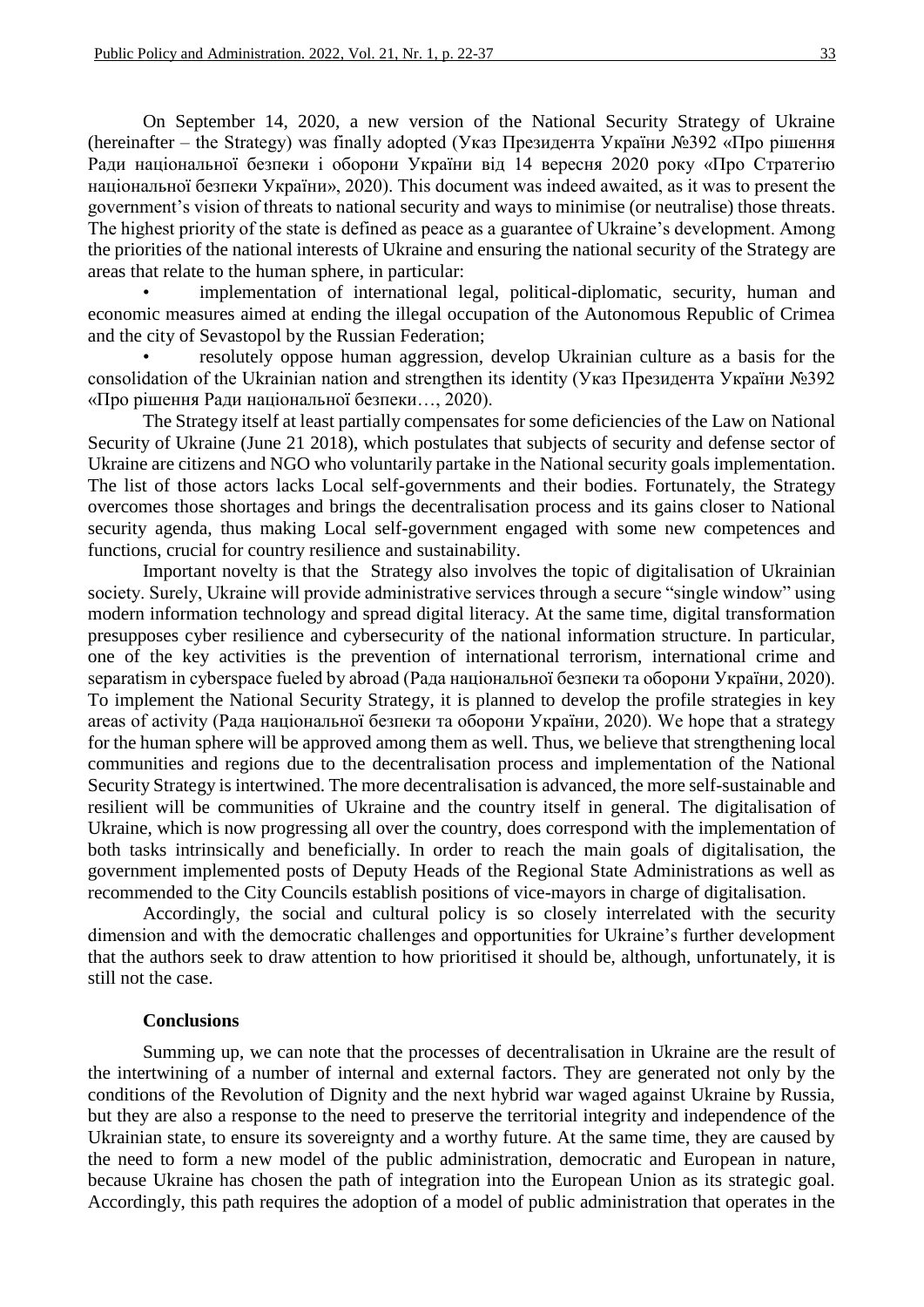countries of the European Union, on the principles that are recognised and applied by its member states.

Therefore, the decentralisation processes meet not only the need to form adequate responses to critical security threats to the Ukrainian statehood. They also meet the needs of further democratisation of the Ukrainian society, strengthening the Ukrainian statehood and its requirements for the implementation of the European integration perspective. At the same time, we can state that in the presence of a certain regulatory framework, formation of the institutional foundations for the decentralisation processes, and some success achieved, especially at the level of new united territorial communities, many problems remain unresolved. Especially at the rayon and oblast levels, decentralisation processes virtually remain incomplete, requiring greater certainty, both in terms of managerial efficiency and in terms of their democracy and compliance with national security imperatives.

The critical challenge is the need to adopt constitutional changes and finally implement a model of local self-government, which, based on new principles of regional policy, will reform the public administration system in Ukraine and will provide space for further development of the Ukrainian society, strengthening Ukrainian statehood and strengthening its self-sufficiency. At the same time, these changes will serve as a basis for a confident process of Ukraine's European integration, as well as its access to NATO as the Euro-Atlantic integration is also determined by the strategic goal of the Ukrainian statehood and fully meets its national security interests.

Thus, the dilemma between the need to ensure the national security of Ukraine and stimulate the further development of democratisation processes in Ukraine has been successfully resolved by adopting a model of decentralisation of power. However, there are still many unfulfilled steps on the way from the announcement of this right choice and even the implementation of a number of essential steps in order to create a system of a consolidated democracy. Ukraine is slowly and painfully advancing from attempts to abandon the previous model of a hybrid political regime (Palermo, 2020), which created constant fluctuations between authoritarian and democratic trends in Ukraine's political system, to create a new stable democratic system of public power and governance. Successful completion of these processes still remains a key challenge and an urgent task for society and national authorities.

# **References**

- 1. Halhash, R., Semenenko, I., Bilous, Y., & Burko, I. (2020). Impact of Decentralisation on Sustainable Development of the Newly Created Amalgamated Territorial Communities in the Regions of Ukraine. *European Journal of Sustainable Development*, *9*(1), 19-33.
- 2. Hankla, C. R., Raúl A. Ponce-Rodríguez, R. A., Martinez-Vazquez, J., & Heredia-Ortiz, E. (2016). Rethinking the political economy of decentralisation: how elections and parties shape the provision of local public goods. *GEN - Governance and Economics research Network*, *(3),* 36. Retrieved from: [http://infogen.webs.uvigo.es/WP/WP1603.pdf.](http://infogen.webs.uvigo.es/WP/WP1603.pdf)
- 3. Kotsur, V. (2019). Процеси політизації етнічності в Україні в умовах зовнішньої агресії. *Scientific notes on Ukrainian history*, *(45),* 92-103.
- 4. Lankina, T., Gordon, C., & Slava, S. (2017). *Regional development in Ukraine: priority actions in terms of decentralisation.* (Monograph (Report). Publications Office of the European Union. Retrieved from [http://eprints.lse.ac.uk/69797/.](http://eprints.lse.ac.uk/69797/)
- 5. Leitch, D. (2016). Assisting Reform in Post-Communist Ukraine, 2000-2012: The Illusions of Donors and the Disillusion of Beneficiaries. *Columbia University Press.* Retrieved from [http://cup.columbia.edu/book/assisting](http://cup.columbia.edu/book/assisting-reform-in-post-communist-ukraine-20002012/9783838208749.)[reform-in-post-communist-ukraine-20002012/9783838208749.](http://cup.columbia.edu/book/assisting-reform-in-post-communist-ukraine-20002012/9783838208749.)
- 6. Oleinikova, O. (2020). *Decentralisation Reform: An Effective Vehicle for Modernisation and Democratisation in Ukraine?* Retrieved from https://doi.org/10.1007/978-3-030-41765-9 11.
- 7. Palermo, F. (2020). The Elephant in the Room: Ukraine between Decentralisation and Conflict. *Ethnopolitics*, *19*(4), 369-382. Retrieved from [10.1080/17449057.2020.1795473.](https://doi.org/10.1080/17449057.2020.1795473)
- 8. Pron'Ko, L., & Kolesnik, T. (2016). Decentralisation of public and local authorities in Ukraine. *Baltic Journal of Economic Studies*, *16*(1), 96-100.
- 9. Pronko, L., Kolesnik, T., & Samborska, O. (2018). Activities of united territorial communities as a body of local government in the conditions of power decentralisation in Ukraine. *Baltic Journal of Economic Studies*, 4(2), 184- 190.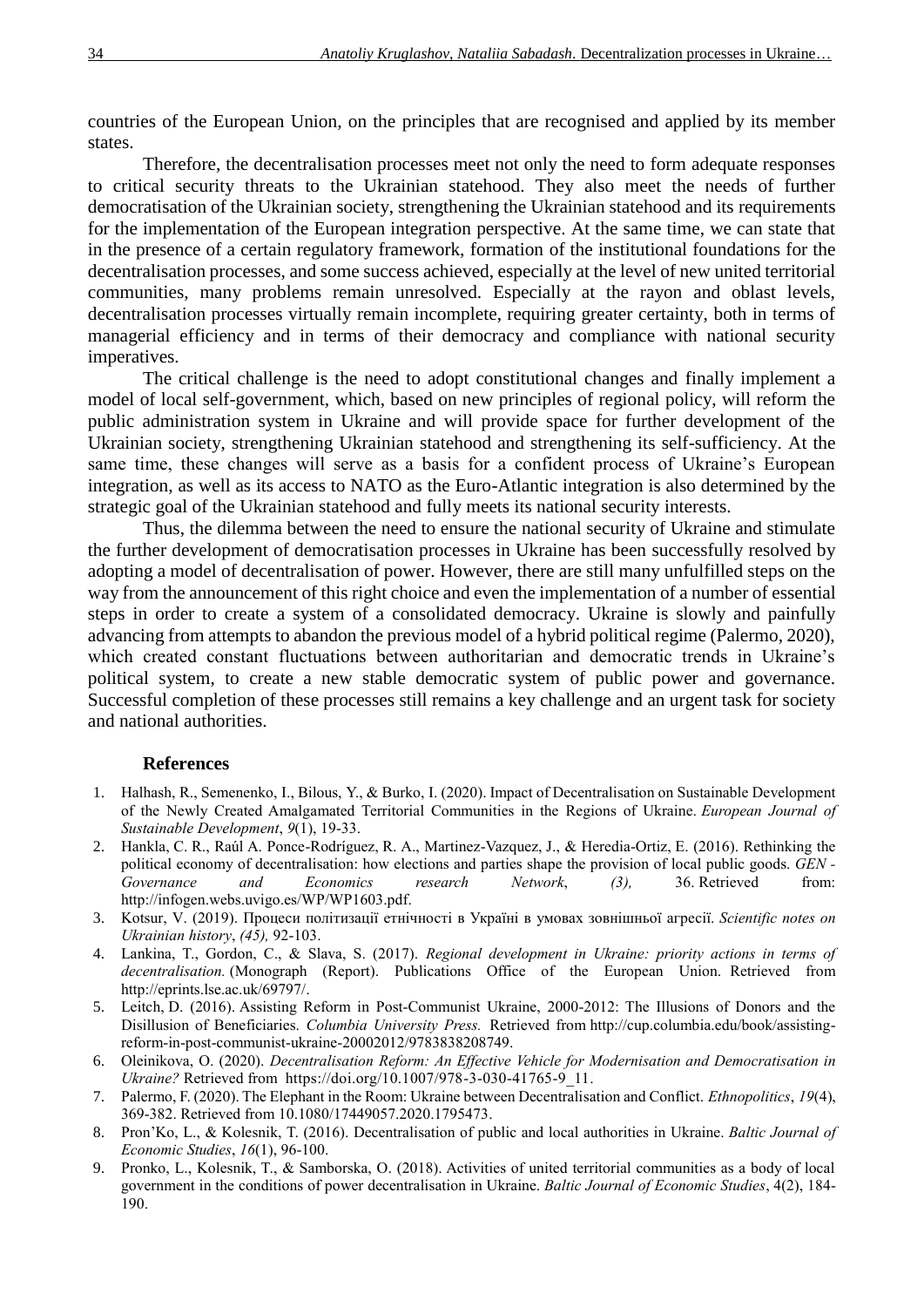- 10. Rabinovych, M., & Shelest, H. (2020). Introduction: Regional Diversity, Decentralization, and Conflict in and around Ukraine. *Palgrave Macmillan, Cham.* 1-14.
- 11. Rabinovych, M., Levitas, A., & Umland, A. (2018). Revisiting Decentralization After Maidan: Achievements and Challenges of Ukraine's Local Governance Reform. *Kennan Cable*, *34*, 1-11.
- 12. Romanova, V., & Umland, A. (2019). Decentralising Ukraine: Geopolitical Implications. *Survival*, *61*(5), 99-112.
- 13. Romanova, V., & Umland, A. (2019). Ukrainian Local Governance Prior to Euromaidan: The Pre-History of Ukraine's Decentralization Reform. *Kennan Cable*, *44,* 1-15.
- 14. Udovychenko, V., Melnychuk, A., Gnatiuk, O., & Ostapenko, P. (2017). Decentralisation reform in Ukraine: assessment of the chosen transformation model. *European Spatial Research and Policy*, *24*(1), 23-40.
- 15. Bernard, M. (2015, August 25). Decentralisation: A Bottom-up Path Toward Functioning Institutions and Economic Prosperity. *VoxUkraine.* Retrieved from [https://voxukraine.org/en/smart-decentralization-a-bottom-up-path](https://voxukraine.org/en/smart-decentralization-a-bottom-up-path-toward-functioning-institutions-and-economic-prosperity/)[toward-functioning-institutions-and-economic-prosperity/.](https://voxukraine.org/en/smart-decentralization-a-bottom-up-path-toward-functioning-institutions-and-economic-prosperity/)
- 16. Umland, А., & Romanova, V. (2019, September 25). Ukraine's Decentralization Reforms Since 2014: Initial Achievements and Future Challenges. *Chatham House.* Retrieved from <https://www.chathamhouse.org/2019/09/ukraines-decentralization-reforms-2014>
- 17. Асланов, С. (2015). Невизнані квазідержавні утворення як фактор етнополітичної нестабільності в Україні. *Наукові записки Інституту політичних і етнонаціональних досліджень ім. ІФ Кураса*, (1), 207-216.
- 18. Бевз, Т. (2019). Специфіка здійснення реформи децентралізації в регіонах України: здобутки і прорахунки. *Народна творчість та етнологія, 3*(379), 65-75. Retrieved from [http://ekmair.ukma.edu.ua/bitstream/handle/123456789/16185/Bevz\\_Spetsyfika\\_zdiisnennia\\_reformy.pdf?sequenc](http://ekmair.ukma.edu.ua/bitstream/handle/123456789/16185/Bevz_Spetsyfika_zdiisnennia_reformy.pdf?sequence=1&isAllowed=y) [e=1&isAllowed=y.](http://ekmair.ukma.edu.ua/bitstream/handle/123456789/16185/Bevz_Spetsyfika_zdiisnennia_reformy.pdf?sequence=1&isAllowed=y)
- 19. Богінська, І. (2015). Геополітичні розрахунки Росії в українській кризі: острів Росія-континент Крим-держава Новоросія. *Схід,* (2), 20-25.
- 20. Боклаг, В. А., & Павленко, А. О. (2017). Громадський контроль у контексті об'єднання територіальних громад та децентралізації в Україні. *Актуальні проблеми державного управління*, (1), 60-65.
- 21. Ведернікова, І. (2019, September 21). Автор реформы децентрализации Анатолий Ткачук: "Сейчас нельзя менять Конституцию. Усилим регионы ‒ потеряем страну". *ZN.UA*, (35). Retrieved from [https://zn.ua/internal/avtor-reformy-decentralizacii-anatoliy-tkachuk-seychas-nelzya-menyat-konstituciyu](https://zn.ua/internal/avtor-reformy-decentralizacii-anatoliy-tkachuk-seychas-nelzya-menyat-konstituciyu-usilim-regiony-poteryaem-stranu-330506_.html)[usilim-regiony-poteryaem-stranu-330506\\_.html.](https://zn.ua/internal/avtor-reformy-decentralizacii-anatoliy-tkachuk-seychas-nelzya-menyat-konstituciyu-usilim-regiony-poteryaem-stranu-330506_.html)
- 22. Вербовська, Л. С. (2016). *Стратегії розвитку як головна складова успіху об'єднаних територіальних громад.* Матеріали міжнародної науково-практичної конференції «Економіка та управління в нафтогазовому комплексі України: актуальні проблеми, реалії та перспективи». Івано-Франківськ: ІФНТУНГ. Retrieved from http://elar.nung.edu.ua/handle/123456789/8084.
- 23. Гай-Нижник, П. П. (2018). Українсько-російські міждержавні взаємини 2013–2014 років під час другого етапу президентства В. Януковича. *Гілея: науковий вісник,* (136), 270-283.
- 24. Гринкевич, О. О. (2014). Економіко-політичні групи: формування, еволюція анігіляція та їх роль у справах національної безпеки України. *Проблеми міжнародних відносин*, (8), 356-369.
- 25. Децентралізація. (2021). Retrieved from <https://decentralization.gov.ua/news/13176> [2021-01-17].
- 26. Децентралізація. (2021). Retrieved from [https://decentralization.gov.ua/newgromada.](https://decentralization.gov.ua/newgromada) [2021-02-16].
- 27. Децентралізація. (2021). Retrieved from the result and rewrayons?area id =&sort by otg count=&sort by square=&sort by population  $[2021-02-16]$ .
- 28. Закон України «Про внесення змін до Бюджетного кодексу України щодо реформи міжбюджетних відносин» № 79-VІІІ (2017) Retrieved from [https://zakon.rada.gov.ua/laws/show/79-19#Text.](https://zakon.rada.gov.ua/laws/show/79-19#Text)
- 29. Закон України «Про внесення змін до Податкового кодексу України та деяких законодавчих актів України щодо податкової реформи» № 71-VІІІ (2014). Retrieved from [https://zakon.rada.gov.ua/laws/show/71-19#Text.](https://zakon.rada.gov.ua/laws/show/71-19#Text)
- 30. Закон України «Про добровільне об'єднання територіальних громад» № 925-VIII (2015) Retrieved from [https://zakon.rada.gov.ua/laws/show/157-19#Text.](https://zakon.rada.gov.ua/laws/show/157-19#Text)
- 31. Закон України «Про засади державної регіональної політики» №156-VII (2015). Retrieved from <https://zakon.rada.gov.ua/laws/show/156-19#Text>*.*
- 32. Закон України «Про співробітництво територіальних громад» №1508-VII (2014). Retrieved from <https://zakon.rada.gov.ua/laws/show/1508-18#Text>*.*
- 33. Кабінет Міністрів України. Затвердили проєкт адміністративного поділу Чернівецької області: планують створити три райони. Retrieved from [https://www.kmu.gov.ua/news/uryad-pidtrimav-proekti-postanov-vru-pro](https://www.kmu.gov.ua/news/uryad-pidtrimav-proekti-postanov-vru-pro-utvorennya-ta-likvidaciyu-rajoniv-v-ukrayini)[utvorennya-ta-likvidaciyu-rajoniv-v-ukrayini](https://www.kmu.gov.ua/news/uryad-pidtrimav-proekti-postanov-vru-pro-utvorennya-ta-likvidaciyu-rajoniv-v-ukrayini) [2020-06-12].
- 34. Концепція «Про реформування місцевого самоврядування та територіальної організації влади в Україні» № 333-р. (2014). Retrieved from [https://zakon.rada.gov.ua/laws/show/333-2014-р#Text.](https://zakon.rada.gov.ua/laws/show/333-2014-р#Text)
- 35. Кор, Г. (2019, 11 грудня). ОТГ без Москаля: Як Закарпаття рекордними темпами надолужує "втрачену" децентралізацію. *Depo.ua*. Retrieved from [https://zak.depo.ua/ukr/zak/stvorennya-otg-na-zakarpatti-](https://zak.depo.ua/ukr/zak/stvorennya-otg-na-zakarpatti-201912111078068)[201912111078068.](https://zak.depo.ua/ukr/zak/stvorennya-otg-na-zakarpatti-201912111078068)
- 36. Круглашов, А. М., & Нечаєва-Юрійчук, Н. В. (2019). Зовнішні та внутрішні чинники (де) стабілізації міжетнічних взаємин у Чернівецькій області. *Стратегічні пріоритети*, (1), 65-72.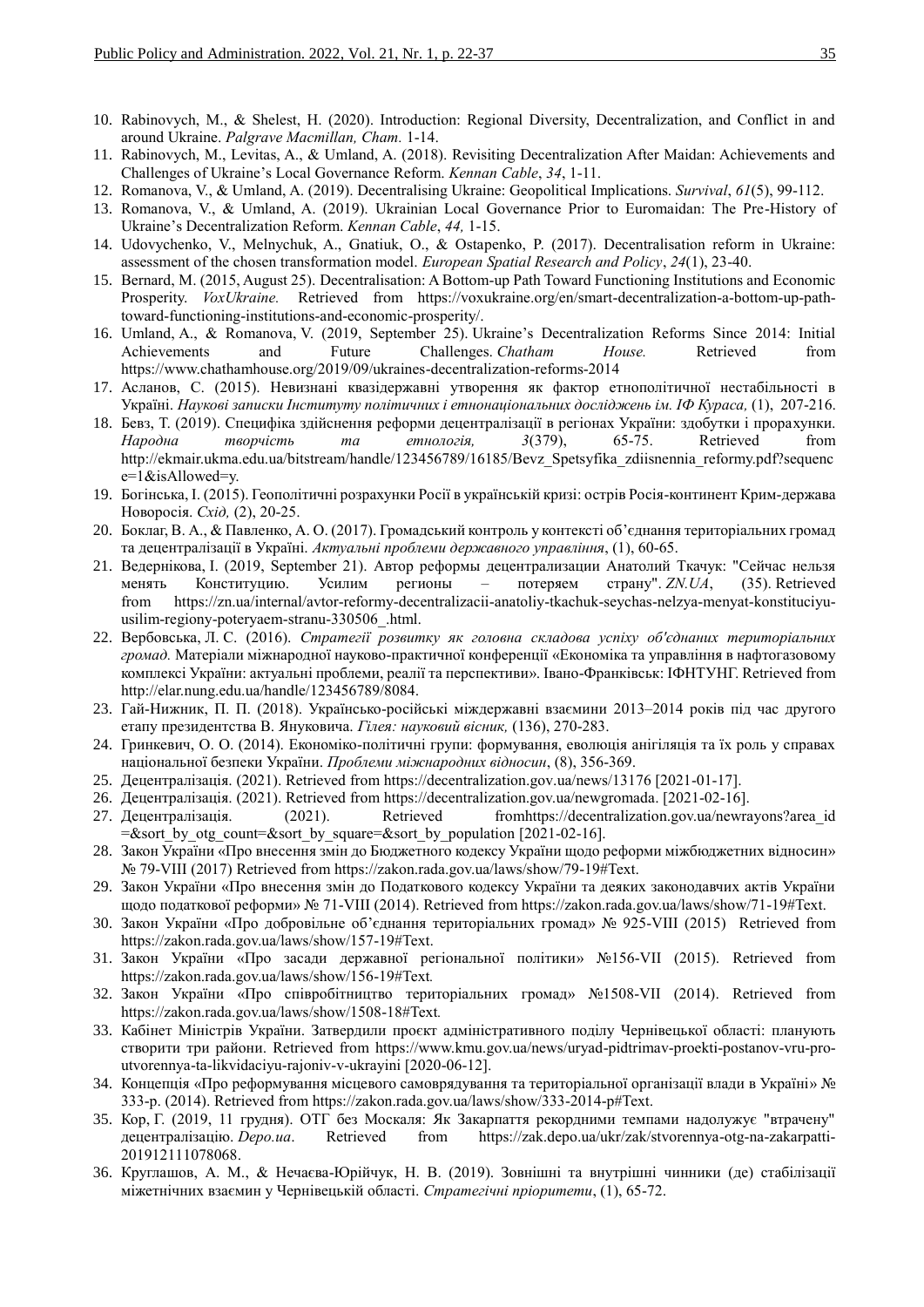- 37. Круглашов, А. (2018). *Постреволюційні зміни: криза реформ чи реформаторів?* Матеріали VIII Міжнародної наукової конференції «Розвиток політичної науки: європейські практики та національні перспективи». Чернівці: Букрек.
- 38. Круглашов, А., & Сабадаш, Н. (2020). Соціально-гуманітарні виміри діяльності новостворених об'єднаних територіальних громад у Чернівецькій області. *Влада та управління*, (7), 234-255.
- 39. Кузьо, Т. (2018). *Війна Путіна проти України. Революція, націоналізм і криміналітет*. Київ: дух і літера.
- 40. Любченко, О. О. (2011). Суперечливість правових позицій конституційного суду України (на прикладі справи про додержання процедури внесення змін до Конституції України). *Право і суспільство,* (4), 45-49.
- 41. Мединська, Г. (2019). *Проблеми та пріоритети гуманітарної політики України. Європейський вимір публічного управління.* Матеріали ІІІ регіональної наукової конференції «Європейській вимір публічного управління». Чернігів: ЧНТУ, 82-93. Retrieved from [tezy\\_2019.pdf \(stu.cn.ua\).](https://pumo.stu.cn.ua/wp-content/uploads/tezy_2019.pdf#page=82)
- 42. Меляков, А. В. (2013). Концептуальні підвалини гуманітарної політики України: до історії формування. *Актуальні проблеми державного управління*, (2), 280-289.
- 43. Міністерство регіонального розвитку, будівництва та житлово-комунального господарства України (2019*). Методичні рекомендації шодо розроблення статуту територіальної.* Retrieved [https://www.minregion.gov.ua/napryamki-diyansti/rozvytok-mistsevoho-samovryaduvannya/dobrovil](https://www.minregion.gov.ua/napryamki-diyansti/rozvytok-mistsevoho-samovryaduvannya/dobrovil-ne/metodychni-rekomendatsiyi/metodichni-rekomendatsiyi-shhodo-rozroblennya-statutu-teritorialnoyi-gromadi/)[ne/metodychni-rekomendatsiyi/metodichni-rekomendatsiyi-shhodo-rozroblennya-statutu-teritorialnoyi-gromadi/.](https://www.minregion.gov.ua/napryamki-diyansti/rozvytok-mistsevoho-samovryaduvannya/dobrovil-ne/metodychni-rekomendatsiyi/metodichni-rekomendatsiyi-shhodo-rozroblennya-statutu-teritorialnoyi-gromadi/)
- 44. П'ясецька-Устич, С. В. (2016). Корупція як системне явище в економіці України. *Причорноморські економічні студії,* (6), 5-10.
- 45. Павлятенко, О. В. (2017). Умови та фактори поширення сепаратистських настроїв в Україні: етнонаціональний аспект. *Вісник НТУУ «КПІ» Політологія. Соціологія. Право,* (1/2 (33/34)), 64-68.
- 46. Перегуда, Є. (2015). Розвиток державного управління України в роки незалежності в контексті тенденцій централізації та децентралізації влади. *Регіональна політика: законодавче регулювання та практична реалізація*, 51-59.
- 47. Постанова Верховної Ради України «Про призначення чергових місцевих виборів на 25 жовтня 2020 року» № 3809 (2020). Retrieved from [https://zakon.rada.gov.ua/laws/show/795-20#Text.](https://zakon.rada.gov.ua/laws/show/795-20#Text)
- 48. Проєкт Закону України «Про внесення змін до Конституції України (щодо децентралізації влади)» № 2598 (2019). Retrieved from [https://w1.c1.rada.gov.ua/pls/zweb2/webproc4\\_1?pf3511=67644.](https://w1.c1.rada.gov.ua/pls/zweb2/webproc4_1?pf3511=67644)
- 49. Проєкт Закону України «Про внесення змін до Конституції України щодо децентралізації влади» № 2217а (2015). Retrieved from [https://w1.c1.rada.gov.ua/pls/zweb2/webproc4\\_1?pf3511=55812.](https://w1.c1.rada.gov.ua/pls/zweb2/webproc4_1?pf3511=55812)
- 50. Прокоп, М., & П'єхов'як-Лампарська, Й. (2013). *Стосунки влади з олігархією на Україні і їх вплив на формування української політики (інформаційний вимір).* Матеріали I Міжнародної науково-практичної Інтернет-конференції «Інформаційне забезпечення транскордонного співробітництва України». Луцьк: Вежа-Друк, 210-219. Retrieved from [Prokop.pdf \(vnu.edu.ua\).](https://evnuir.vnu.edu.ua/bitstream/123456789/2083/1/Prokop.pdf)
- 51. Рада національної безпеки та оборони України. (2020, 17 січня). *РНБО розглянула проект Стратегії національної безпеки України.* Retrieved from [https://cedem.org.ua/news/strategiya-natsionalnoyi-bezpeky/.](https://cedem.org.ua/news/strategiya-natsionalnoyi-bezpeky/)
- 52. Рішення Чернівецької обласної державної адміністрації «Про Стратегію розвитку Чернівецької області на період до 2027 року» № 1-36 (2020)*.* Retrieved from [https://bukoda.gov.ua/uploads/editor/bukoda.gov.ua/стратегія2027/Strategia-Chernivetska-2027.pdf.](https://bukoda.gov.ua/uploads/editor/bukoda.gov.ua/стратегія2027/Strategia-Chernivetska-2027.pdf)
- 53. Розпутенко, І., & Москаленко, С. (2013). Гуманітарний розвиток України в умовах цивілізаційного вибору. *Вісник Національної академії державного управління при Президентові України,* (2), 216-225.
- 54. Романова, В., & Умланд, А. (2019, 30 жовтня). Досягнення та перспективи реформ децентралізації в Україні з 2014 року. *VoxUkraine.* Retrieved from [https://voxukraine.org/uk/dosyagnennya-ta-perspektivi-reform](https://voxukraine.org/uk/dosyagnennya-ta-perspektivi-reform-detsentralizatsiyi-v-ukrayini-z-2014-roku/)[detsentralizatsiyi-v-ukrayini-z-2014-roku/.](https://voxukraine.org/uk/dosyagnennya-ta-perspektivi-reform-detsentralizatsiyi-v-ukrayini-z-2014-roku/)
- 55. Ротар, Н. Ю. (2019). *Теоретико-методологічні аспекти дослідження процесу децентралізації влади.*  Матеріали ІІ Всеукраїнської науково-практичної конференції «Політичні процеси сучасності: глобальний та регіональний виміри». Івано-Франківськ: ДВНЗ «Прикарпатський національний університет імені Василя Стефаника», 28-32.
- 56. Рябцев, Г. (2014). Відновлення ресурсу довіри як необхідна умова вироблення дієвої державної політики в Україні. Retrieved from [http://ekmair.ukma.edu.ua/handle/123456789/16396.](http://ekmair.ukma.edu.ua/handle/123456789/16396)
- 57. Сінайко, О. О., Тищенко, Ю. А., Каплан, Ю. Б., Михайлова, О. Ю., & Валевський, О. Л. (2020). *Гуманітарна політика в Україні: виклики та перспективи (Біла книга) (Аналітична доповідь).* Київ: Національний інститут стратегічних досліджень. Retrieved from [https://niss.gov.ua/sites/default/files/2020-12/bila-knyga.pdf.](https://niss.gov.ua/sites/default/files/2020-12/bila-knyga.pdf)
- 58. Степанко, О. (2014). Концептуальні засади та пріоритетні напрями розвитку гуманітарної сфери України: державно-управлінський аспект. *Ефективність державного управління*, (38), 107-113.
- 59. Ткачук, А. (1997). *Місцеве самоврядування: світовий та український досвід*. *[посібник]*. Київ: Заповіт, 1-188. Retrieved from [https://www.csi.org.ua/wp-content/uploads/2017/08/Misceve-samovryaduvannya.pdf.](https://www.csi.org.ua/wp-content/uploads/2017/08/Misceve-samovryaduvannya.pdf)
- 60. Турченко, Ф. Г., & Турченко, Г. (2015). *Проект «Новоросія» і новітня російсько-українська війна.* Київ: НАН України. Інститут історії України, 1-166. Retrieved from https://chtyvo.org.ua/authors/Turchenko\_Fedir/Proekt\_Novorosiia\_i\_novitnia\_rosiisko-ukrainska\_viina/.